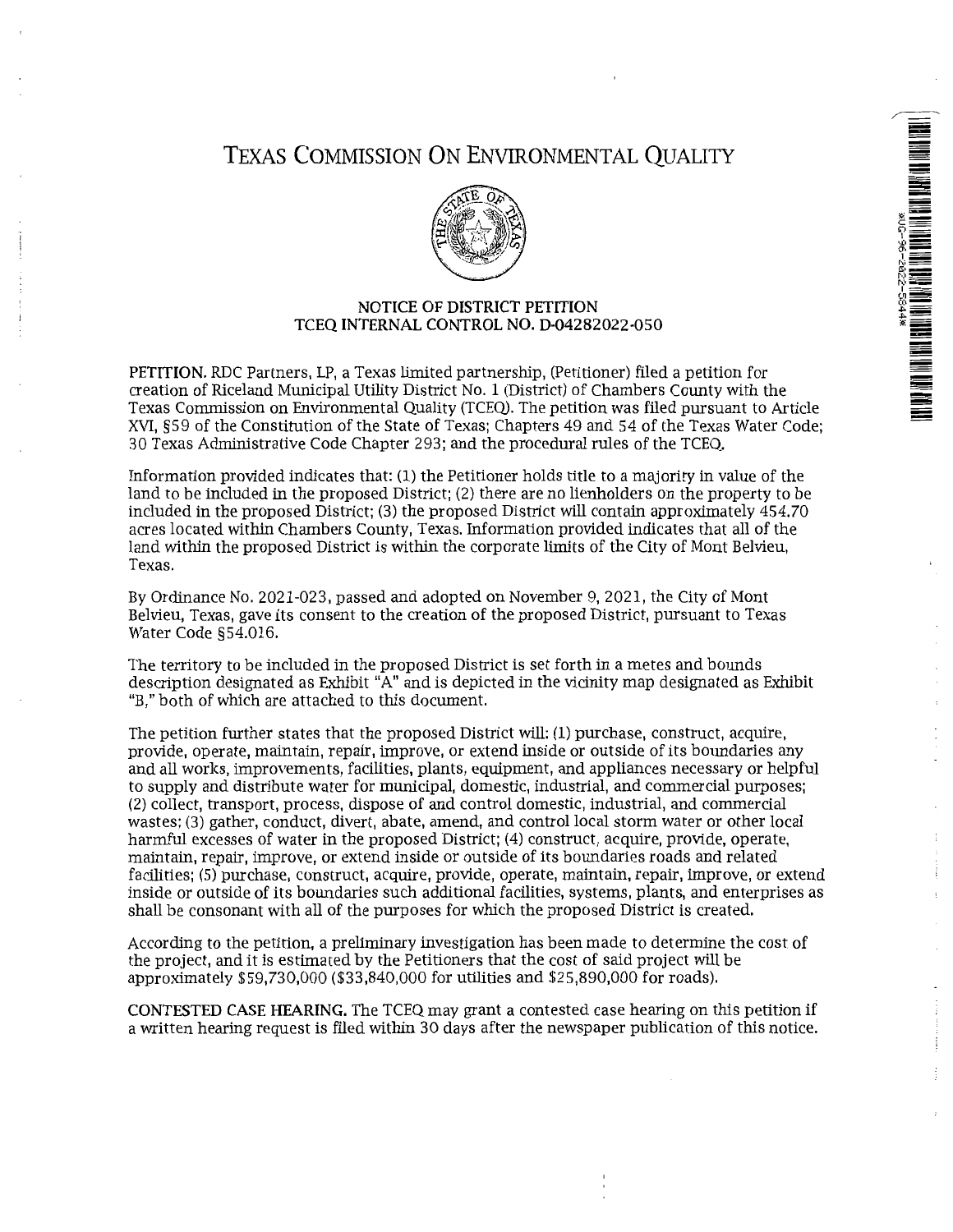To request a contested case hearing, you must submit the following: (1) your name (or for a group or association, an official representative), mailing address, daytime phone number, and fax. number, if any; (2) the name of the Petitioners and the TCEQ Internal Control Number; (3) the statement "I/we request a contested case hearing"; (4) a brief description of how you would be affected by the petition in a way not common to the general public; and (5) the location of your property relative to the proposed District's boundaries. You may also submit your proposed adjustments to the petition which would satisfy your concerns. Requests for a contested case hearing must be submitted in writing to the Office of the Chief Clerk at the address provided in the information section below.

The Executive Director may approve the petition unless a written request for a contested case hearing is filed within 30 days after the newspaper publication of this notice. If a hearing request is filed, the Executive Director will not approve the petition and will forward the petition and hearing request to the TCEQ Commissioners for their consideration at a scheduled Commission meeting. If a contested case hearing is held, it will be a legal proceeding similar to a civil trial in state district court.

**INFORMATION.** Written hearing requests should be submitted to the Office of the Chief Clerk, MC-105, TCEQ, P.O. Box 13087, Austin, TX 78711-3087. For information concerning the hearing process, please contact the Public Interest Counsel, MC-103, at the same address. General information regarding TCEQ can be found at our web site http://www.tceg.texas.gov /.

Issued: June 9, 2022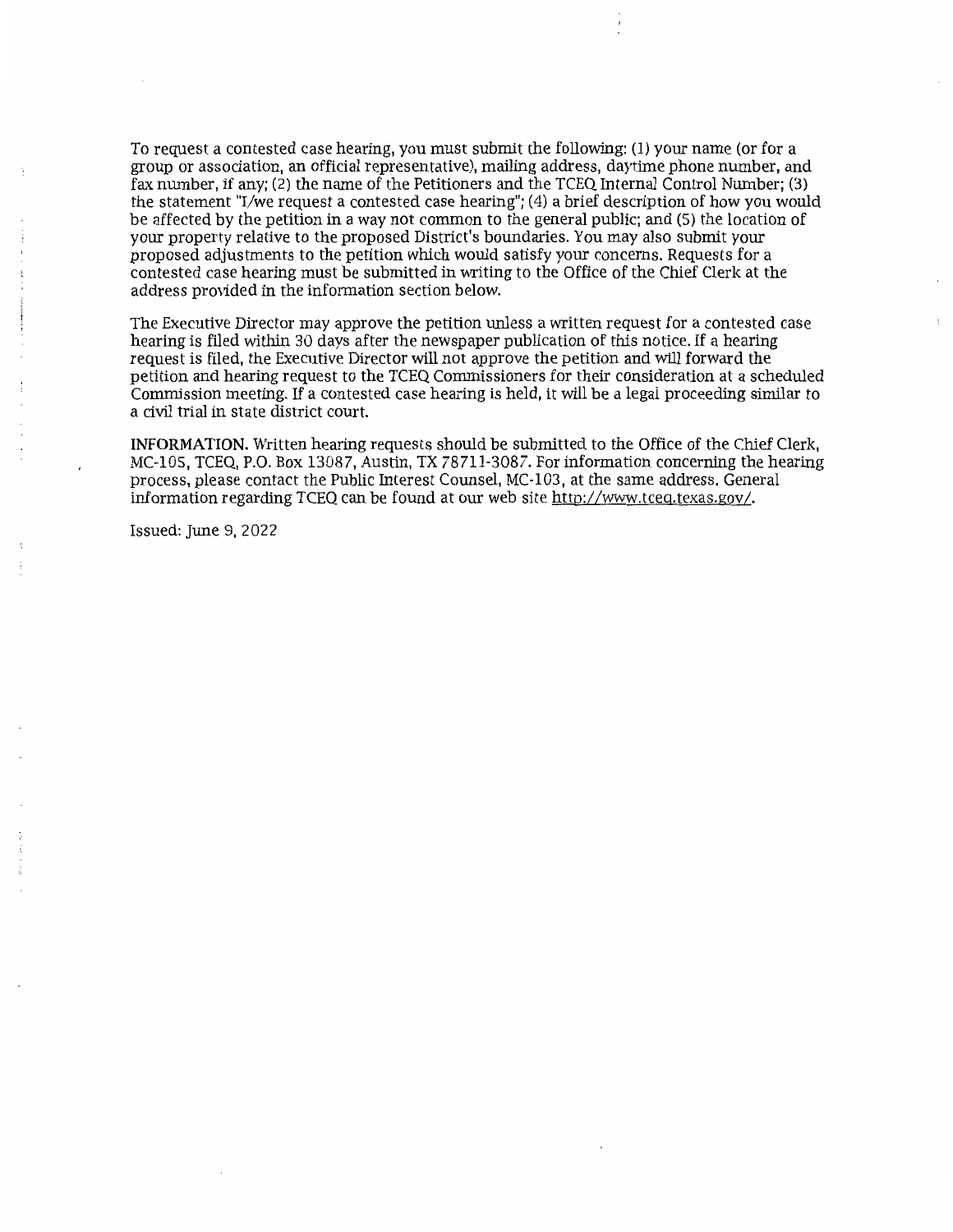#### EXHIBIT"A"

# METES AND BOUNDS DESCRIPTION TRACT 1 454.700 ACRES

Description of 454.700 acres or 19,806,743 square feet of land located in the Henry Griffith Survey, Abstract 12, Chambers County, Texas, being part of the Benes Family Estate Properties and more particularly described as follows. Bearings are based on the Texas State Plane Coordinate System, South Central Zone, NAD 83;

ţ

BEGINNING at a  $\frac{1}{2}$  inch iron rod found for the intersection of the north right-of-way of FM 3360 with the east right-of-way of Eagle Point Drive and the most westerly comer of the herein described tract;

THENCE NORTH 42 degrees 31 minutes 06 seconds East with the east right-of-way of Eagle Point Drive, a distance of 3,279.74 feet to a point in the southwest line of the City of Mont Belvieu called 228.452 acre tract described in Volume 415, Page 596 of Chambers County Deed Records;

THENCE SOUTH 47 degrees 25 minutes 54 seconds East with the southwest line of said City of Mont Belvieu tract, a distance of 644.43 feet to the southern most corner of said City of Mont Belvieu tract;

THENCE NORTH 39 degrees 20 minutes 18 seconds East with the southeast line of said Mont Belvieu tract a distance of 696.22 feet to a point for corner;

THENCE NORTH 75 degrees 25 minutes 27 seconds East a distance of 1,378.23 feet to a  $\frac{1}{2}$  inch iron rod found for the northwest corner of Lot 6 of the Hidden Fairways Subdivision recorded under Clerk's File Number 2009-4571 of the map records of Chambers County;

THENCE in a southerly direction with the center of Hodges Gully and the westerly line of Lots 6 and 7 of said Hidden Fairways Subdivision the following courses and distances;

SOUTH 08 degrees 08 minutes 34 seconds West a distance of 210.97 feet; SOUTH 53 degrees 21 minutes 22 seconds West a distance of 62.27 feet; SOUTH 07 degrees 20 minutes 10 seconds East a distance of 74.46 feet; SOUTH 17 degrees 40 minutes 09 seconds West a distance of 43.81 feet; SOUTH 02 degrees 51 minutes 45 seconds West a distance of 80.41 feet; SOUTH *55* degrees 51 minutes 39 seconds West a distance of 67.63 feet; SOUTH 64 degrees 51 minutes 53 seconds West a distance of 57.28 feet; SOUTH 72 degrees 16 minutes 42 seconds West a distance of 82.30 feet; SOUTH 39 degrees 03 minutes 32 seconds West a distance of 72.63 feet; SOUTH 10 degrees 18 minutes 20 seconds West a distance of 59.76 feet; SOUTH 44 degrees 08 minutes 48 seconds West a distance of 62.06 feet; SOUTH 25 degrees 20 minutes 18 seconds East a distance of 43.29 feet;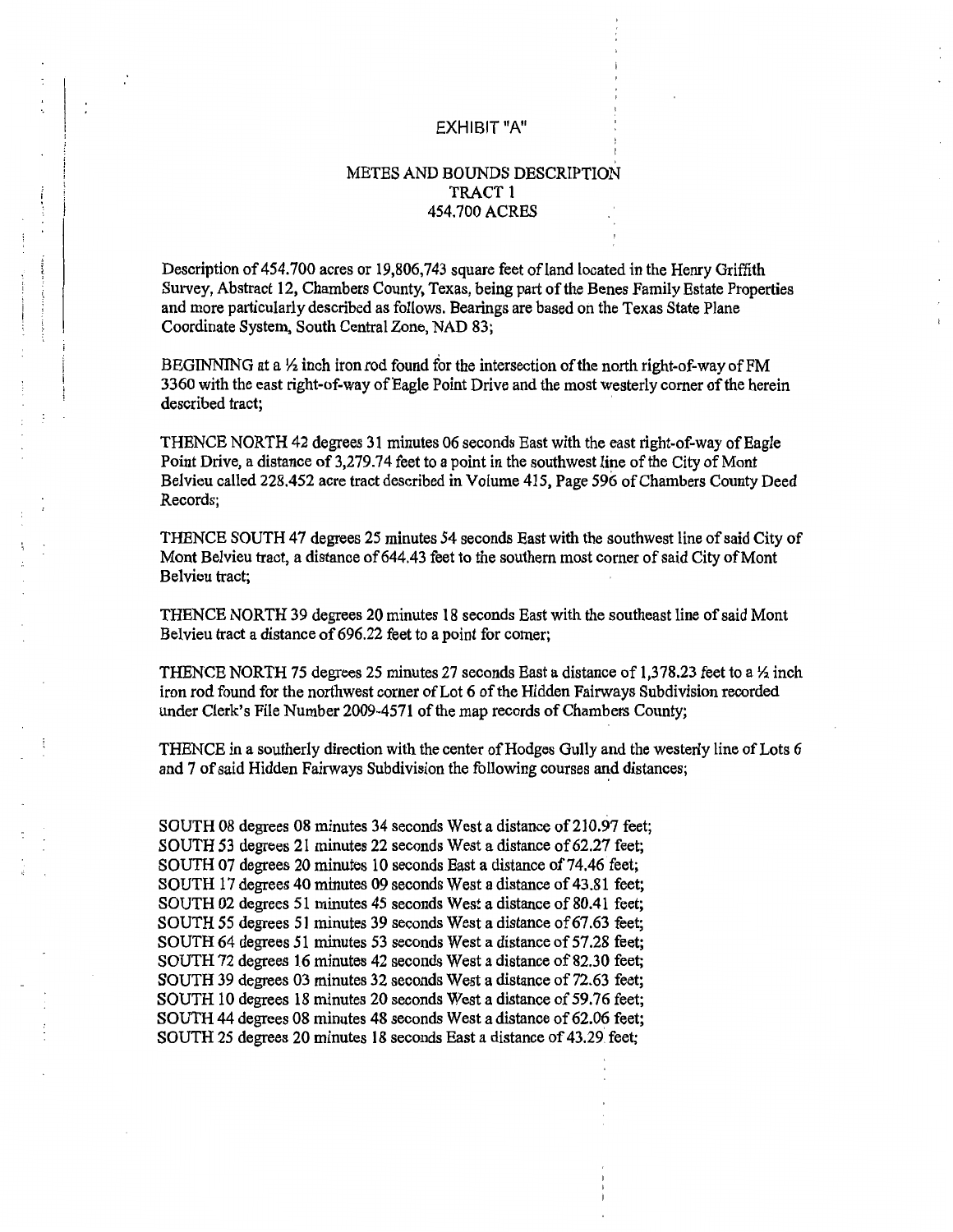SOUTH 25 degrees 54 minutes 28 seconds West a distance of 70.21 feet; SOUTH 09 degrees 25 minutes 54 seconds East a distance of 96.47 feet; SOUTH 16 degrees 32 minutes 39 seconds West a distance of 29.35 feet; SOUTH 06 degrees 03 minutes 47 seconds West a distance of 84.27 feet; SOUTH 52 degrees 24 minutes 25 seconds East a distance of 29.96 feet; SOUTH 11 degrees 17 minutes 01 seconds East a distance of 14.18 feet to a 5/8 inch iron rod with cap found for the northwest corner of Lot 7 of said Hidden Fairways Subdivision;

 $\cdot$ 

THENCE SOUTH 62 degrees 40 minutes 20 seconds East with the southerly line of said Hidden Fairways Subdivision, a distance of 1,084.01 feet to the southeast comer of said Hidden Fairways Subdivision;

THENCE SOUTH 60 degrees 53 minutes 17 seconds East with the south line of a 30.0 feet wide private road described in deed to Volume 978, page 408 of Chambers County Deed Records, a distance of 94.79 feet to the beginning of a curve to the right,

THENCE in a southeasterly direction continuing with the southwest line of said private road and a curve having a central angle of 37° 33' 27.0", a radius of 107.85 feet, chord bears S 42 degrees 06 minutes 34 seconds East, a chord distance of 69.44 feet, an arc distance of 70.70 feet to the point of tangency;

THENCE SOUTH 23 degrees 19 minutes 50 seconds East, continuing with the southwest line of said private road, a distance of 517.85 feet to the beginning of a curve to the right;

THENCE in a southeasterly direction continuing with the southwest line of said private road and a curve to the right having a central angle of  $22^{\circ}$  56' 33.0", a radius of 394.73 feet, chord bears S 11 degrees 51 minutes 34 seconds East, a chord distance of 157.00 feet, an arc distance of 158.06 feet to the point of tangency;

THENCE SOUTH 00 degrees 23 minutes 17 seconds East continuing with the west line of said private road, a distance of 2,175.83 feet to a point in the northwest right-of-way of FM 565;

THENCE in a southwesterly direction with the northwest right-of-way ofFM 565 and a curve to the left having a central angle of  $01^{\circ} 03' 21.0$ ", a radius of 5,695.63 feet, chord bears S 59 degrees 21 minutes 36 seconds West, a chord distance of 104.96 feet, an arc distance of 104.96 feet to the point of tangency;

THENCE SOUTH 59 degrees 49 minutes 06 seconds West with the· northwest right-of-way of FM 565, a distance of 1,696.98 feet to a point for comer;

THENCE SOUTH 60 degrees 01 minutes 21 seconds West continuing with the northwest rightof-way of FM 565, a distance of 394.04 feet to a point for corner;

THENCE NORTH 29 degrees 58 minutes 39 seconds West, departing the northwest right-ofway of FM 565, a distance of 150.01 feet to a point for corner;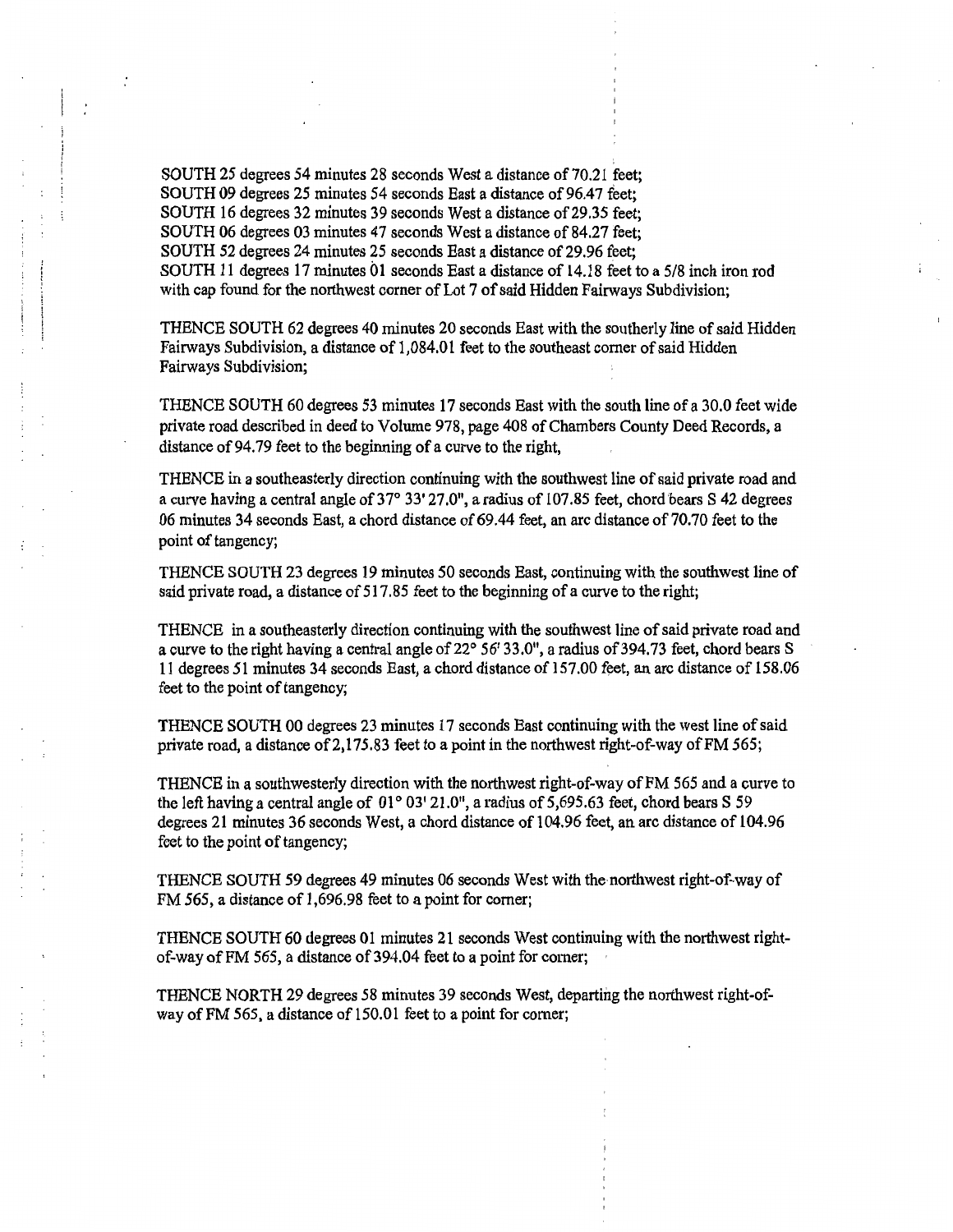THENCE SOUTH 60 degrees 01 minutes 21 seconds West a distance of 150.01 feet to a point for corner;

THENCE SOUTH 29 degrees 58 minutes 39 seconds East a distance of 138.63 feet to a point in the northwest right-of-way of FM 565;

THENCE SOUTH 59 degrees 16 minutes 01 seconds West with the northwest right-of-way of FM 565, a distance of 863.34 feet to a point for corner;

THENCE NORTH 77 degrees 10 minutes 45 seconds West a distance of 146.92 feet to a point for comer in the northeast right-of-way ofFM 3360;

THENCE NORTH 34 degrees 00 minutes 08 seconds West with the northeast right-of-way of FM 3 360, a distance of 2,620.5 *5* feet to the beginning of a curve;

THENCE in a northwesterly direction continuing with the northeast right-of-way of FM 3360 and a curve to the left having a central angle of 23° 13' 00.0", a radius of 2,935.20 feet, chord bears N 45 degrees 36 minutes 3 8 seconds West, a chord distance of 1,181.25 feet, an arc distance of  $1,189.37$  feet to the point of tangency;

THENCE North 57 degrees 13 minutes 08 seconds West continuing with the northeast right-ofway of FM 3360, a distance of 262.97 feet to the POINT OF BEGINNING and containing 454.700 acres of land, more or less.

THIS DOCUMENT WAS PREPARED UNDER 22 TAC 663,21, DOES NOT REFLECT THE RESULTS OF.AN ON THE GROUND SURVEY, AND IS NOT TO BE USED TO CONVEY OR ESTABLISH INTERESTS IN REAL PROPERTY EXCEPT THOSE RIGHTS AND INTERESTS IMPLIED OR ESTABLISHED BV THE CREATION OR RECONFIGURATION OF THE BOUNDARY OF THE POLITICAL SUBDIVISION FOR WHICH IT WAS PREPARED.

<u> 6/25/2021 </u>

I .

George Totten Registered Professional Land Surveyor State of Texas No. 4605

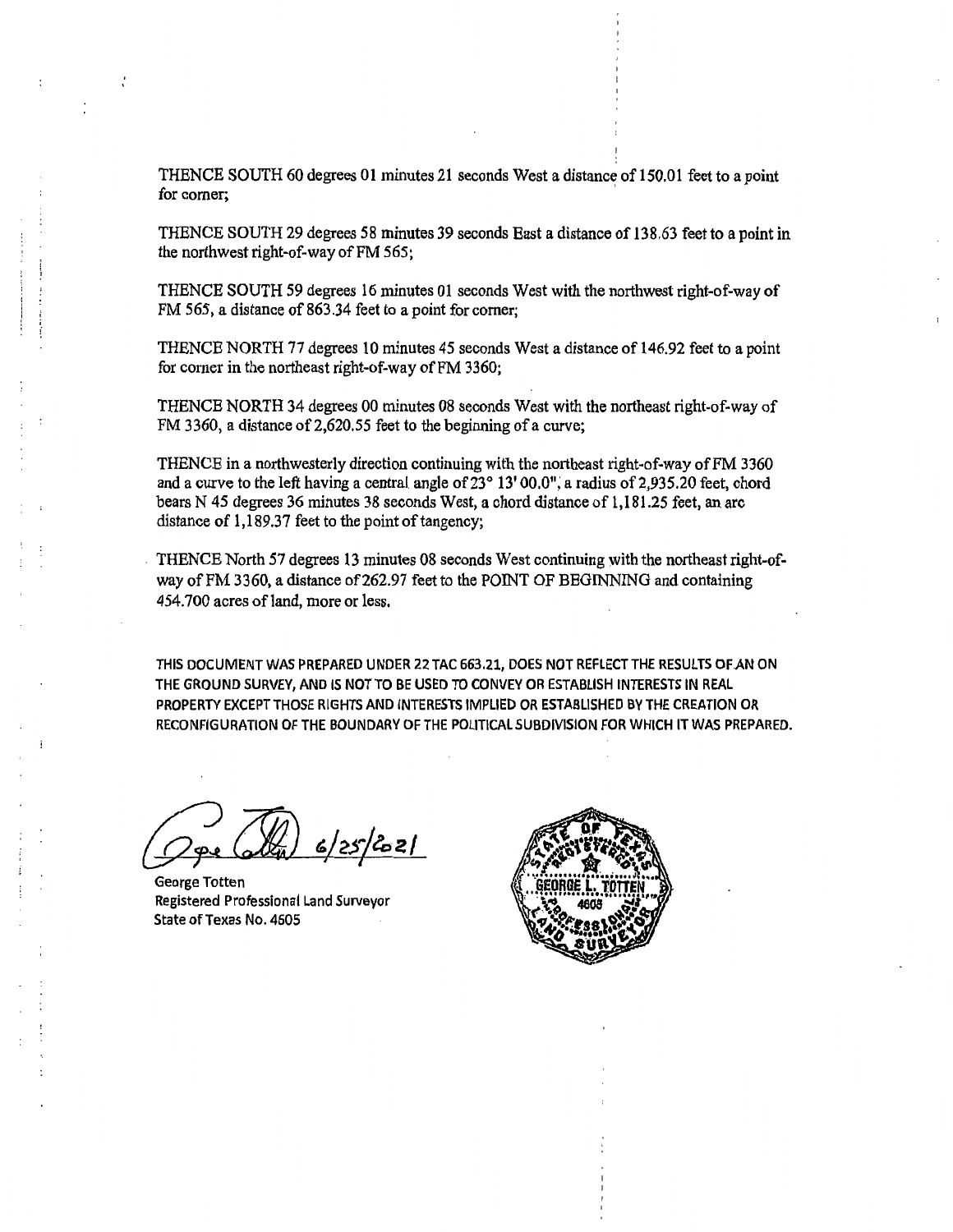

Exhibit "B"

FIGURE 1 VICINITY MAP RICELAND MUNICIPAL UTILITY DISTRICT N0.1 CHAMBERS COUNTY, TEXAS MAY 2021

> **CIES JONES**<br>ENGINEERING LINGINLLMING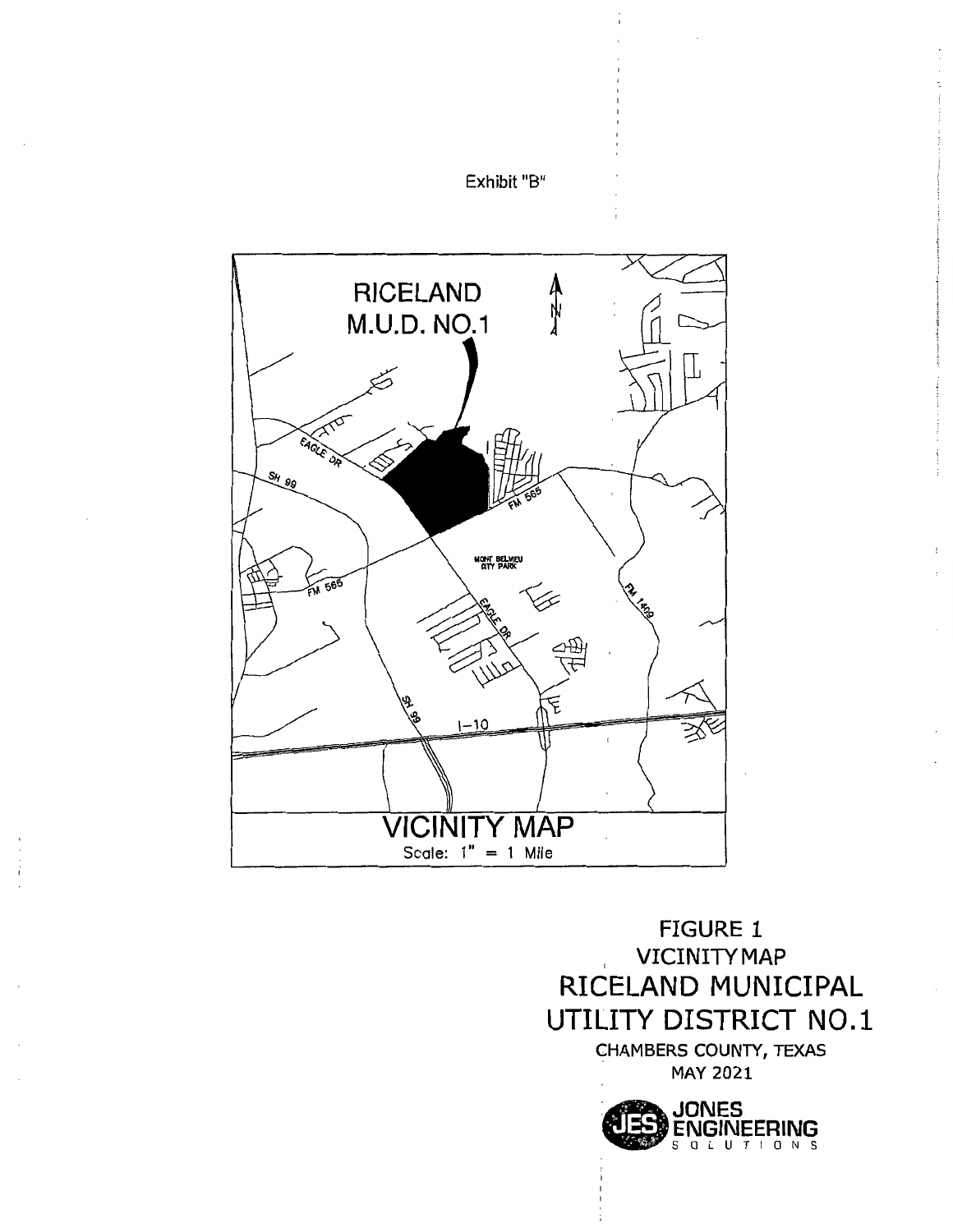FILED FOR RECORD IN: Chambers County On: 6/14/2022 1:53:35 PM Doc Number: 2022-5844 Number of Pages: 6 Amount: 4.00 Order#:202206140 By: PR Heather H. Hawthorne, County Clerk hhi Recorded:

ï ł.

 $\overline{\mathbf{r}}$ 

÷

i,

 $\overline{\phantom{a}}$ 

 $\frac{1}{1}$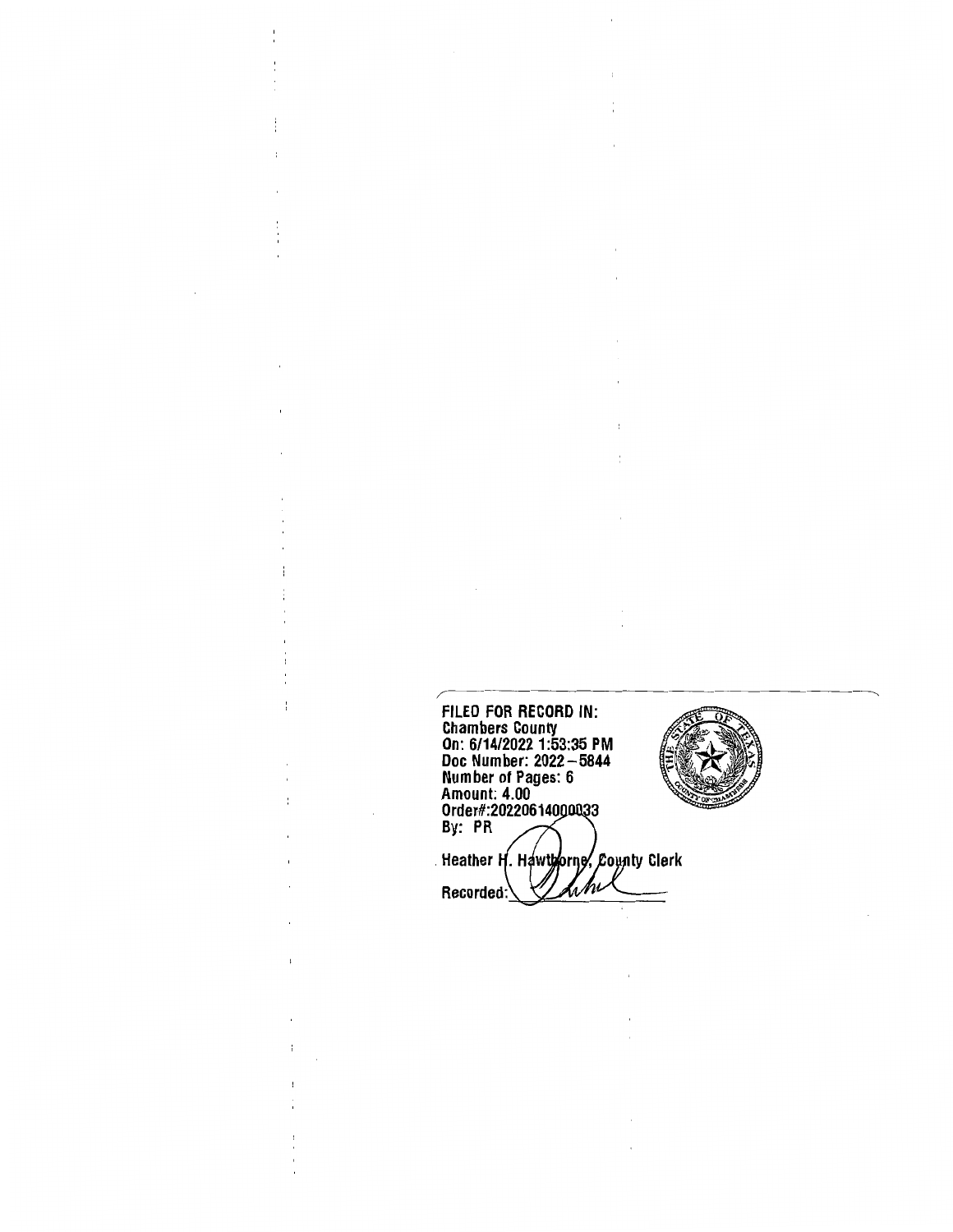

# TEXAS COMMISSION ON ENVIRONMENTAL QUALITY



# NOTICE OF DISTRICT PETITION TCEQ INTERNAL CONTROL NO. D-04282022-051

PETITION. RDC Partners, LP, a Texas limited partnership, (Petitioner) filed a petition for creation of Riceland Municipal Utility District No. 2 (District) of Chambers County with the Texas Commission on Environmental Quality (TCEQ). The petition was filed pursuant to Article XVI, §59 of the Constitution of the State of Texas; Chapters 49 and 54 of the Texas Water Code; 30 Texas Administrative Code Chapter 293; and the procedural rules of the TCEQ.

Information provided indicates that: (1) the Petitioner holds title to a majority in value of the land to be included in the proposed District; (2) there are no lienholders on the property to be included in the proposed District; (3) the proposed District will contain approximately 495.70 acres located within Chambers County, Texas. Information provided indicates that all of the land within the proposed District is within the corporate limits of the City of Mont Belvieu, Texas.

By Ordinance No. 2021-024, passed and adopted on November 9, 2021, the City of Mont Belvieu, Texas, gave its consent to the creation of the proposed District, pursuant to Texas Water Code §54.016.

The territory to be included in the proposed District is set forth in a metes and bounds description designated as Exhibit "A" and is depicted in the vicinity map designated as Exhibit "B," both of which are attached to this document.

The petition further states that the proposed District will: (1) purchase, construct, acquire, provide, operate, maintain, repair, improve, or extend inside or outside of its boundaries any and all works, improvements, facilities, plants, equipment, and appliances necessary or helpful to supply and distribute water for municipal, domestic, industrial, and commercial purposes; (2) collect, transport, process, dispose of and control domestic, industrial, and commercial wastes; (3) gather, conduct, divert, abate, amend, and control local storm water or other local harmful excesses of water in the proposed District; (4) construct, acquire, provide, operate, maintain, repair, improve, or extend inside or outside of its boundaries roads and related facilities; (5) purchase, construct, acquire, provide, operate, maintain, repair, improve, or extend inside or outside of its boundaries such additional facilities, systems, plants, and enterprises as shall be consonant with all of the purposes for which the proposed District is created.

According to the petition, a preliminary investigation has been made to determine the cost of the project, and it is estimated by the Petitioners that the cost of said project will be approximately \$63,630,000 (\$37,240,000 for utilities and \$26,390,000 for roads).

CONTESTED CASE HEARING. The TCEQ may grant a contested case hearing on this petition if a written hearing request is filed within 30 days after the newspaper publication of this notice.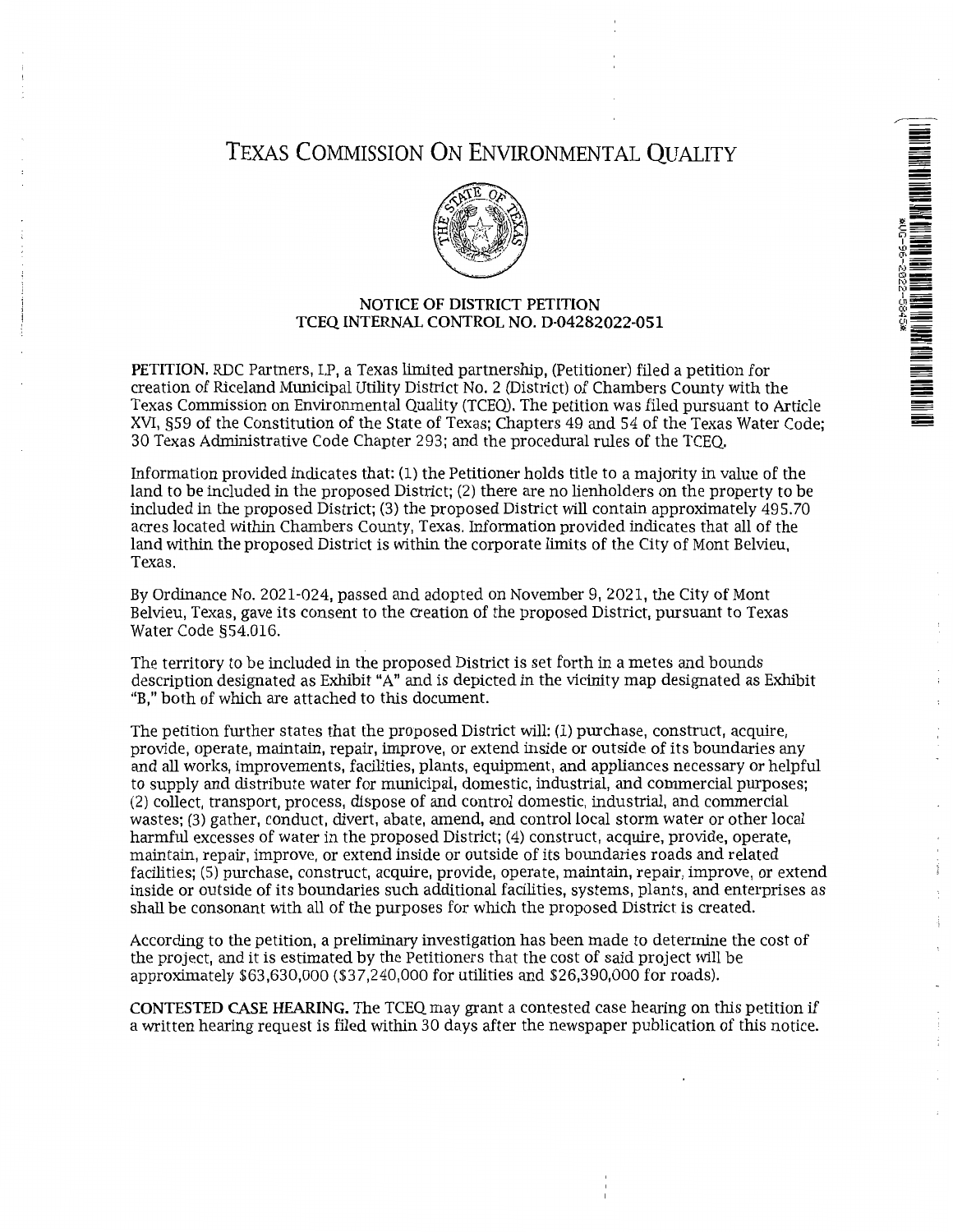To request a contested case hearing, you must submit the following: (1) your name (or for a group or association, an official representative), mailing address, daytime phone number, and fax number, if any; (2) the name of the Petitioners and the TCEQ Internal Control Number; (3) the statement "1/we request a contested case hearing"; (4) a brief description of how you would be affected by the petition in a way not common to the general public; and (5) the location of your property relative to the proposed District's boundaries. You may also submit your proposed adjustments to the petition which would satisfy your concerns. Requests for a contested case hearing must be submitted in writing to the Office of the Chief Clerk at the address provided in the information section below.

The Executive Director may approve the petition unless a written request for a contested case hearing is filed within 30 days after the newspaper publication of this notice. If a hearing request is filed, the Executive Director will not approve the petition and will forward the petition and hearing request to the TCEQ Commissioners for their consideration at a scheduled Commission meeting. If a contested case hearing is held, it will be a legal proceeding similar to a civil trial in state district court.

**INFORMATION.** Written hearing requests should be submitted to the Office of the Chief Clerk, MC-105, TCEQ, P.O. Box 13087, Austin, TX 78711-3087. For information concerning the hearing process, please contact the Public Interest Counsel, MC-103, at the same address. General information regarding TCEQ can be found at our web site http://www.tceq.texas.gov/.

Issued: June 9, 2022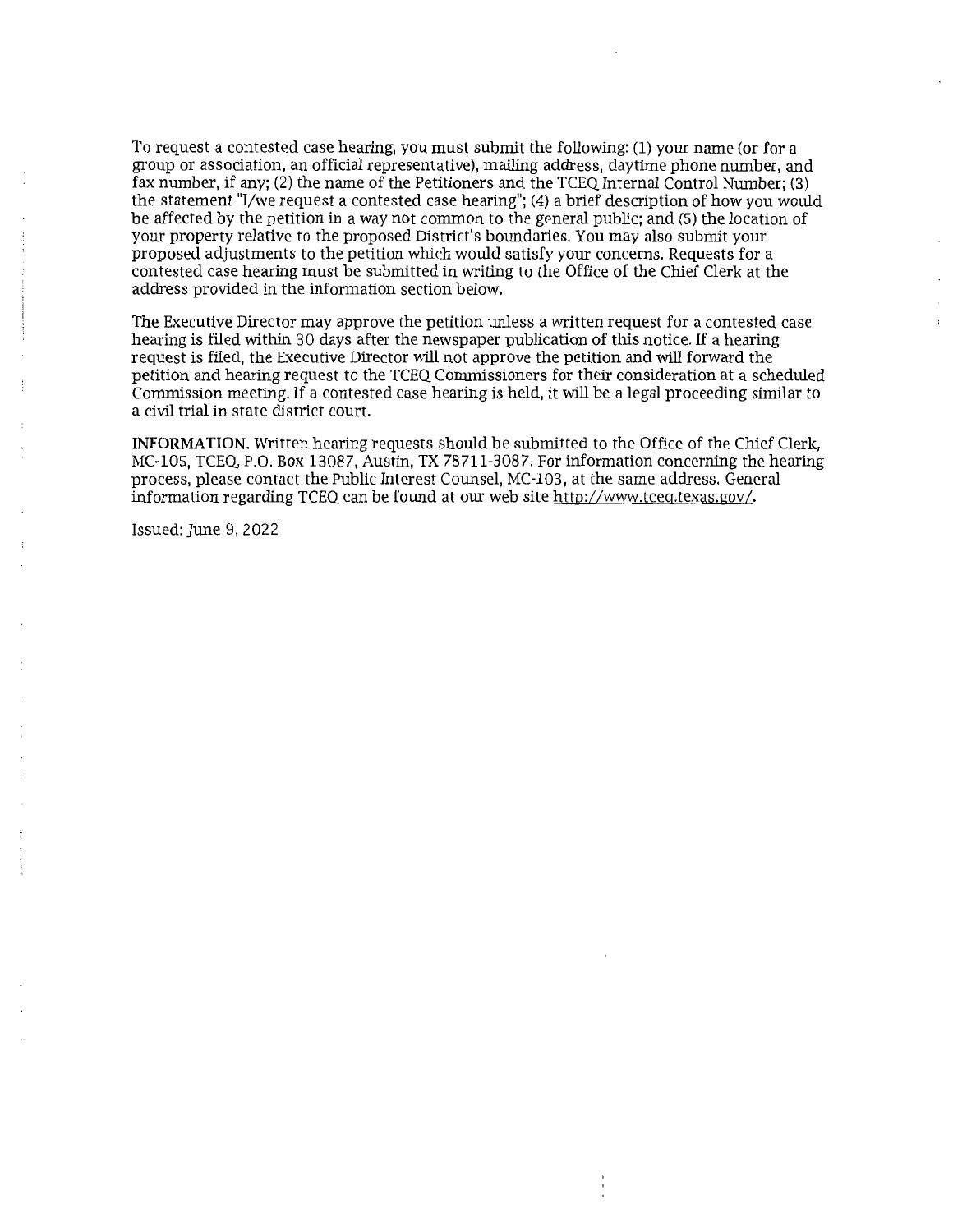Exhibit "A"

WILLIAM H. HODGES SURVEY, ABSTRACT NO. 13

Riceland Municipal Utility District No. 2

November 2021

STATE OF TEXAS COUNTY OF CHAMBERS §

## DESCRIPTION OF 495.70 ACRES OF LAND SITUATED IN THE WILLIAM HODGES SURVEY, ABSTRACT NO. 13 CHAMBERS, TEXAS

Description of 495.70 acres located in the William Hodges Survey, Abstract No. 13, Chambers County, and more particularly described as follows. Bearings based on the Texas State Plane Coordinate System, South Central Zone, NAD 83.

COMMENCING at a point found for the intersection of the northwest right-of-way line of Wilburn Ranch Drive (100.0 feet wide) with the northeast right-of-way of Eagle Drive (120.0 feet wide);

THENCE, North 57 degrees 19 minutes 21 seconds East with the northwest right-of-way of Wilburn Ranch Drive, a distance of 2157.93 feet to an angle point;

THENCE, North 57 degrees 33 minutes 26 seconds East continuing with the northwest right-of-way line of Wilburn Ranch Drive, a distance of 2.43 feet to the POINT OF BEGINNING and the west southwest corner of the herein described tract;

THENCE, North 32 degrees 47 minutes 06 seconds West departing the northwest rightof-way line of Wilburn Ranch Drive, a distance of 137.98 feet to a point of curvature to the left, non-tangent at this point;

THENCE, in a northwesterly direction and curve to the left having a radius of 1450.00 feet, a central angle of 63 degrees 49 minutes 40 seconds, a chord bearing of North 01 degrees 21 minutes 20 seconds West, a chord distance of 1533.07 feet, an arc distance of 1615.30 feet to a point of tangency;

THENCE, North 33 degrees 16 minutes 10 seconds West, a distance of 3445.28 feet to a point in the southeast right-of-way line of Farm to Market Road 565 and being the northwest corner of the herein described tract;

THENCE, North 60 degrees 00 minutes 31 seconds East with the southeast rightof-way of Farm to Market Road 565, a distance of 126.56 feet to a point for the beginning of a curve to the left;

THENCE, in a northeasterly direction continuing with the southeast right-of-way of Farm to Market Road 565. and curve to the left having a radius of 5729.58 feet, a central angle of 03 degrees 59 minutes 10 seconds, a chord bearing of North 58 degrees 00 minutes 56 seconds East, a chord distance of 398.52 feet, an arc distance of 398.60 feet to a point of tangency;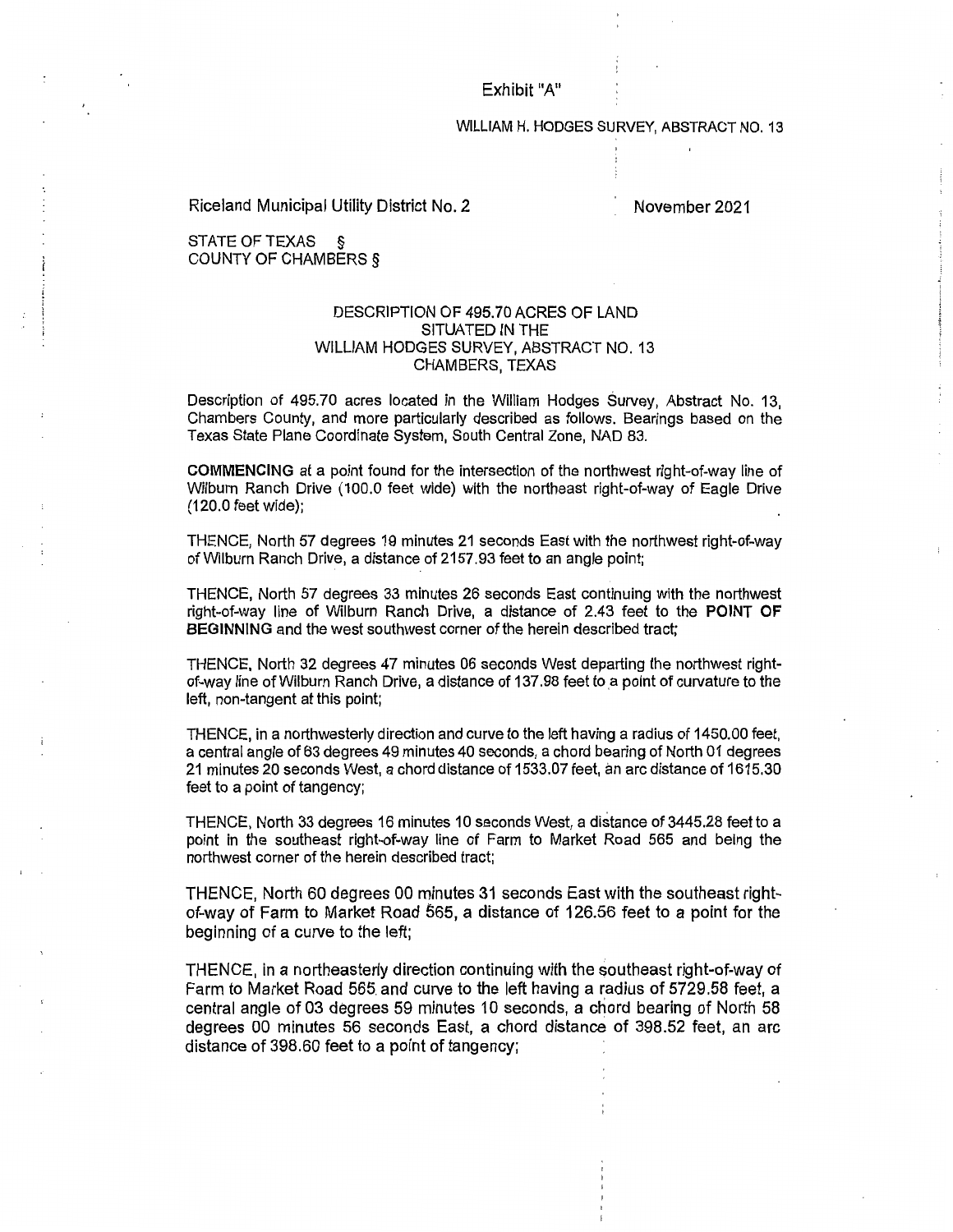THENCE, North 56 degrees 01 minutes 21 seconds East, with the southeast right-of-way line of Farm to Marker Road 565, a distance of 1532.29 feet to an angle point;

THENCE, North 56 degrees 14 minutes 51 seconds East continuing with the southeast right-of-way of Farm to Market Road 565, a distance of 1,422.47 feet to a point and being the northeast corner of the herein described tract;

THENCE, South 32 degrees 53 minutes 34 seconds East, departing the southeast rightof-way line of Farm to Market Road 565, a distance 7514.11 feet to a point in the southeast line of the William Hodges Survey, Abstract No. 13 and the northwest line of the Charles Tilton Survey, Abstract 242 and being the southeast corner of the herein described tract;

THENCE, South 57 degrees 30 minutes 36 seconds West, with the southeast line of the William Hodges Survey, Abstract No. 13 and the northwest line of the Charles Tilton Survey, Abstract 242, a distance of 108.41 feet to a point for corner;

THENCE, North 82 degrees 03 minutes 41 seconds West, departing the southeast line of the William Hodges Survey, Abstract No. 13 and the northwest line of the Charles Tilton Survey, Abstract 242, a distance of 1456.57 feet to angle point;

THENCE, North 81 degrees 55 minutes 32 seconds West, a distance of 443.22 feet to an angle point;

THENCE, North 82 degrees 11 minutes 16 seconds West, a distance of 1,326.03 feet to a point for corner;

THENCE, South 25 degrees 43 minutes 32 seconds East, a distance of 35.84 feet to a point for corner;

THENCE, North 82 degrees 13 minutes 08 seconds West, a distance of 714.24 feet to the beginning of a non-tangent curve to the right in the northwest right-of-way Wilburn Ranch Drive;

THENCE in a southwesterly direction with the northwest right-of-way of Wilburn Ranch Drive and curve to the right having a radius of 1950.18 feet, a central angle of 15 degrees 02 minutes 38 seconds, a chord bearing of South 57 degrees 50 minutes 47 seconds West, a chord distance of 510.58 feet, an arc distance of512.05 feet to a point of tangency;

THENCE, South 65 degrees 22 minutes 06 seconds West continuing with the northwest right of way of Wilburn Ranch Drive, a distance of 121.90 feet for the beginning of a curve to the left;

THENCE, in a southwesterly direction with the northwest right-of-way of Wilburn Ranch Drive and curve to the left having a radius of 2150.20 feet, a central angle of 07 degrees 48 minutes 40 seconds, a chord bearing of South 61 degrees 27 minutes 46 seconds West, a chord distance of 292.91 feet, an arc distance of 293.14 feet to a point;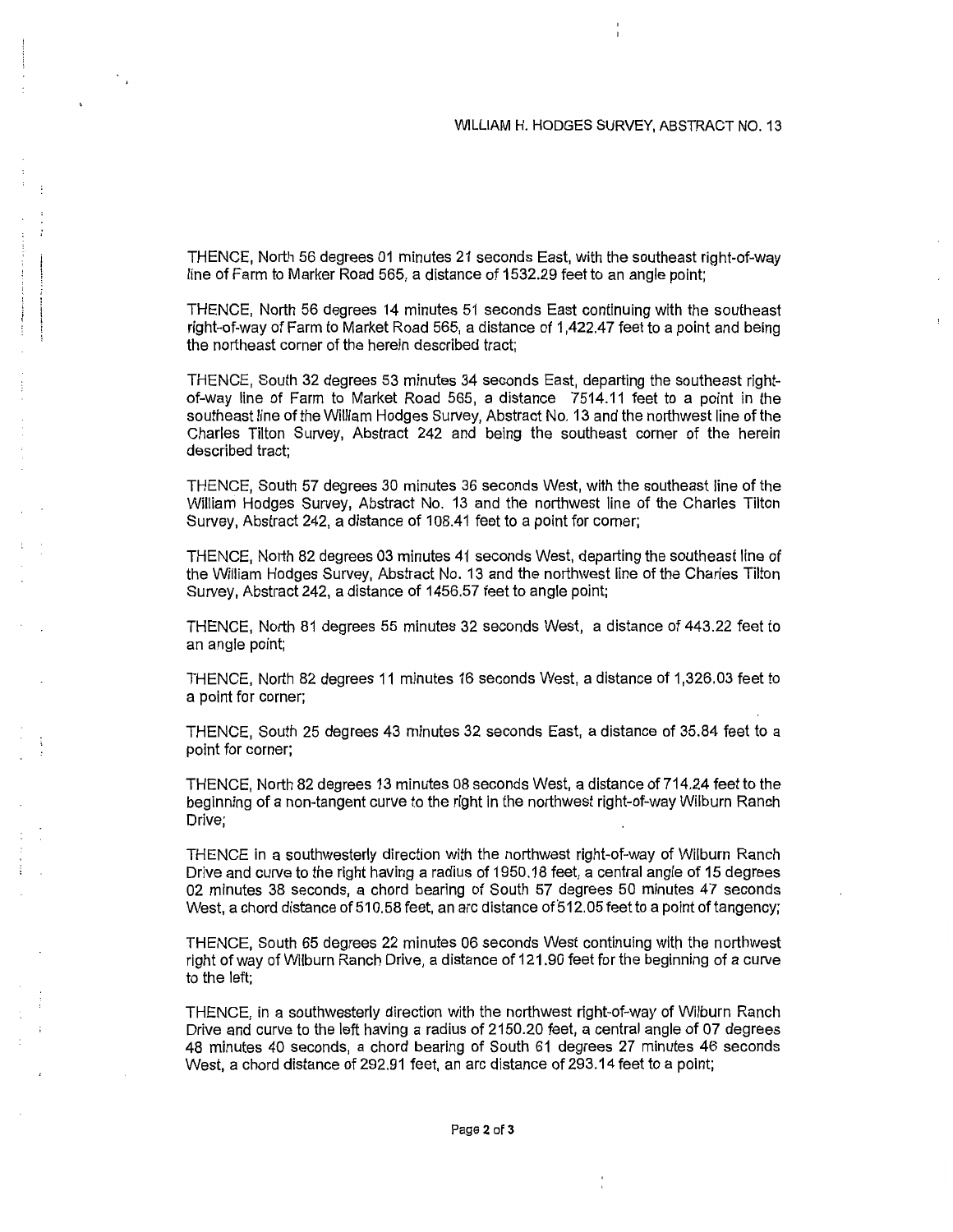WILLIAM H. HODGES SURVEY, ABSTRACT NO. 13

THENCE, South 57 degrees 33 minutes 26 seconds West continuing with the northwest right-of-way of Wilburn Ranch Drive, 238.87 feet to the POINT OF BEGINNING containing 495.70 of land, more or less.

THIS DOCUMENT WAS PREPARED UNDER 22 TAC §663.21, DOES NOT REFLECT THE RESULTS OF AN ON THE GROUND SURVEY, AND IS NOT TO BE USED TO CONVEY OR ESTABLISH INTERESTS IN REAL PROPERTY EXCEPT THOSE RIGHTS AND INTERESTS IMPLIED OR ESTABLISHED BY THE CREATION OR RECONFIGURATION OF THE BOUNDARY OF THE POLITICAL SUBDIVISION FOR WHICH IT WAS PREPARED.

Ally General Solutions, LLC

Acace y Cer

GRACEY. CERVIN, RPLS No. 5564 7070 West 43rd St, Ste. 203 Houston, Texas 77092 (O} 281-888-7682 TBPELS Firm No. 1 0194392

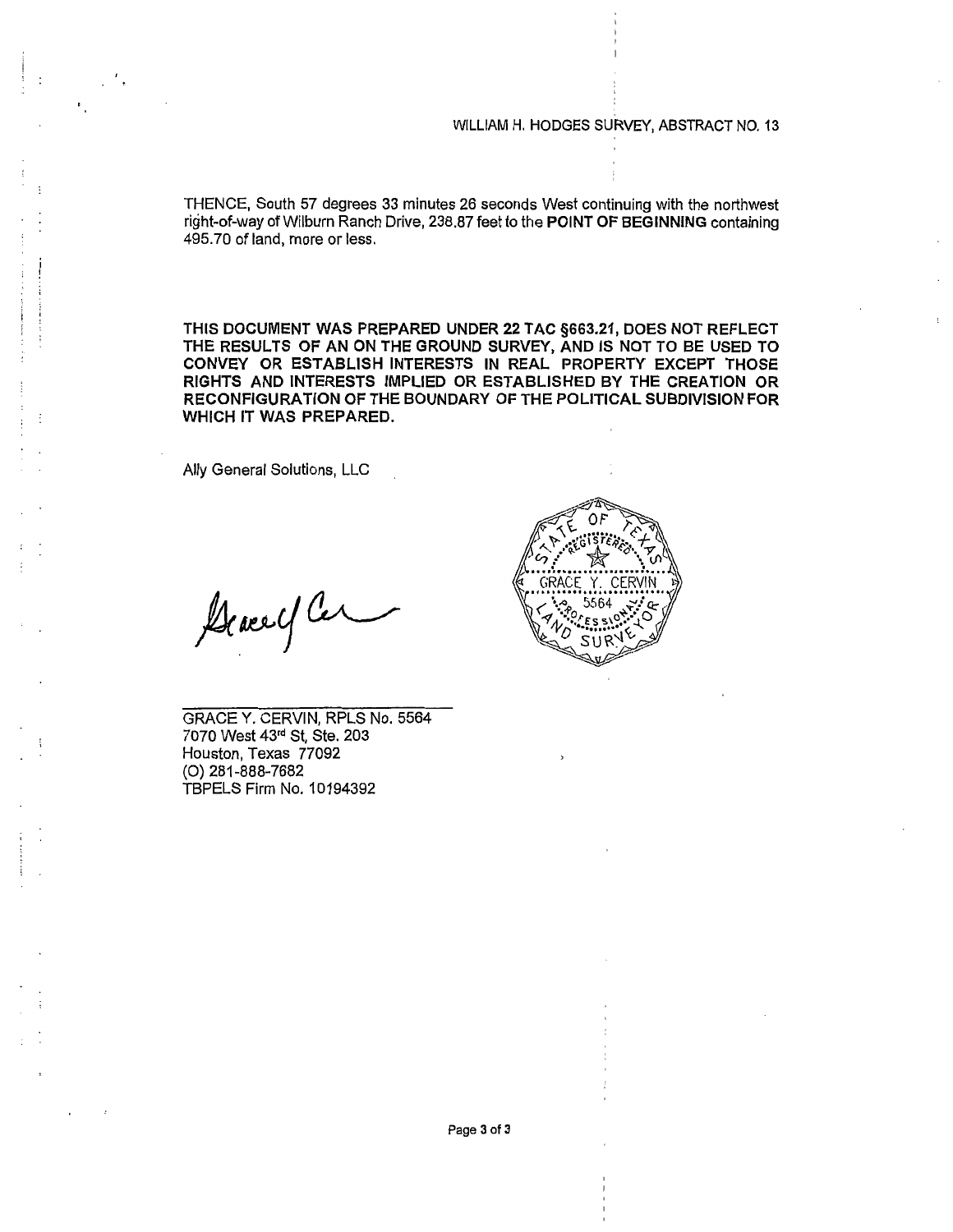

FIGURE 1 VICINITY MAP  $\Gamma$ RICELAND MUNICIPAL ·UTILITY DISTRICT NO. 2 CHAMBERS COUNTY, TEXAS DECEMBER 2021

> ~JONES ENGINEERING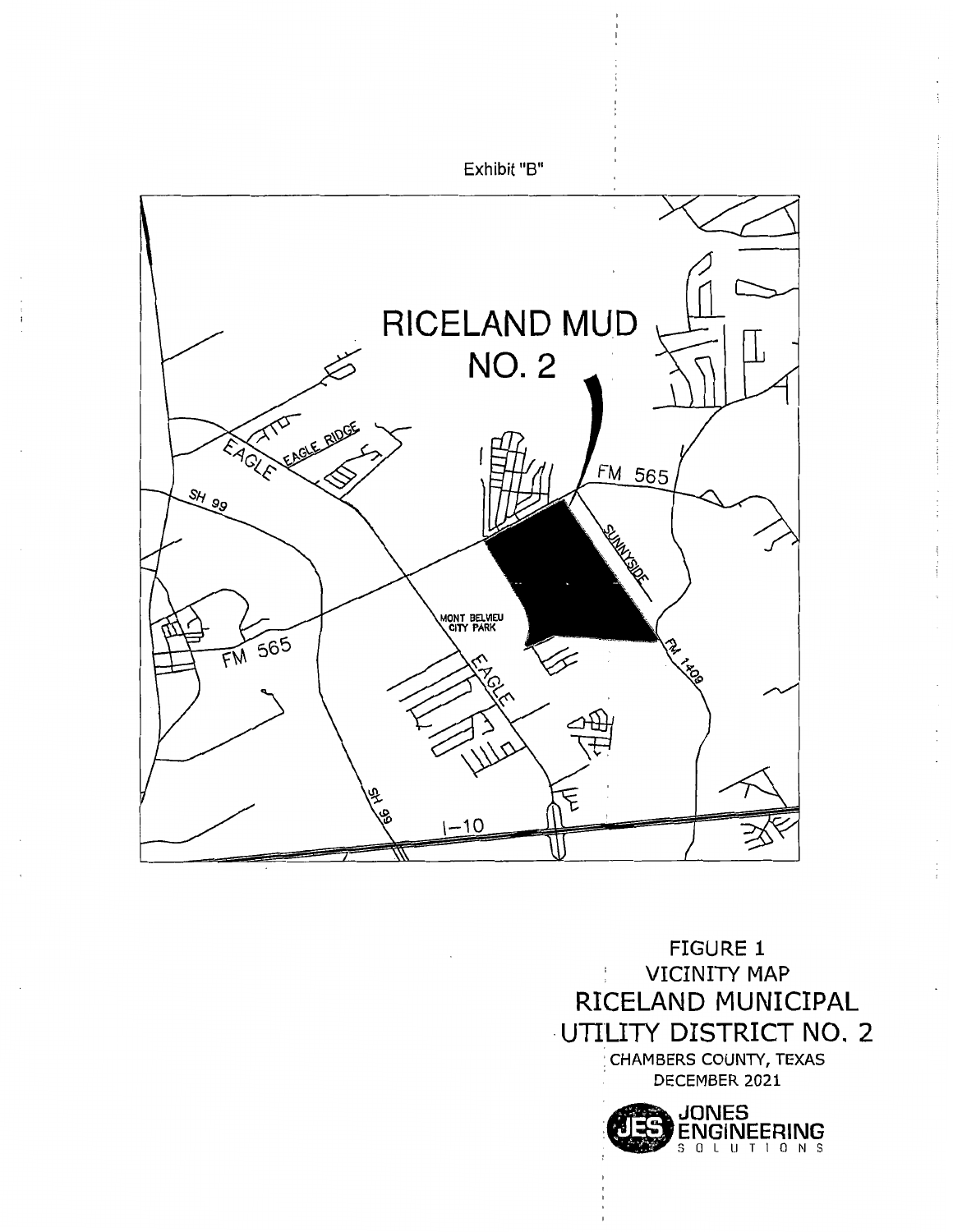FILED FOR RECORD IN: Chambers County On: 6/14/2022 1:53:35 PM Doc Number: 2022-5845 Number of Pages: 6 Amount: 4.00 Order#:20220614 By: PR Heather H. Hawthdrige, County Clerk Sentre Recorded:

 $\overline{a}$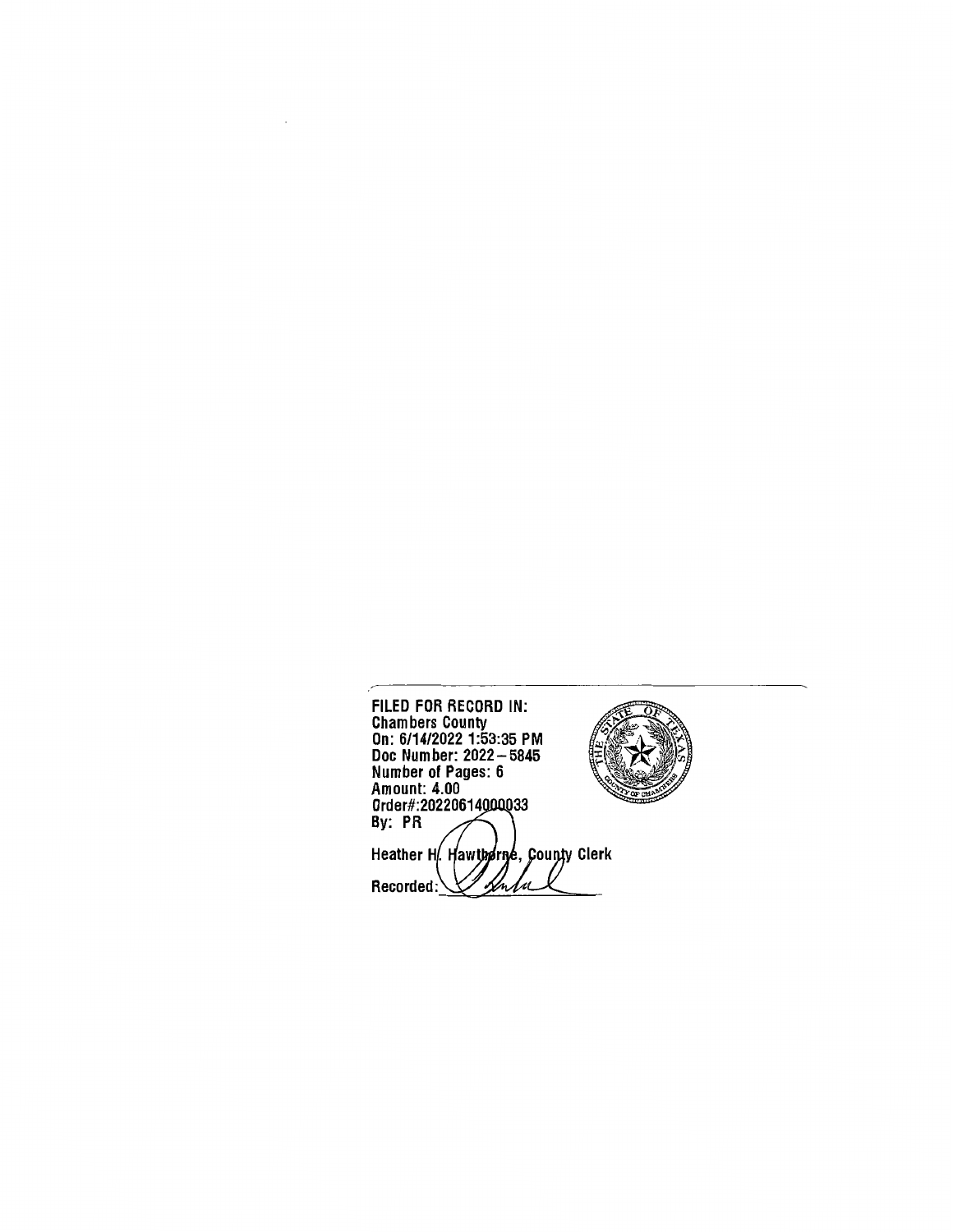# TEXAS COMMISSION ON ENVIRONMENTAL QUALITY



## NOTICE OF DISTRICT PETITION TCEQ INTERNAL CONTROL NO. D-04282022-052

PETITION. RDC Partners, LP, a Texas limited partnership, (Petitioner) filed a petition for creation of Riceland Municipal Utility District No. 3 (District) of Chambers County with the Texas Commission on Environmental Quality (TCEQ). The petition was filed pursuant to Article XVI, §59 of the Constitution of the State of Texas; Chapters 49 and 54 of the Texas Water Code; 30 Texas Administrative Code Chapter 293; and the procedural rules of the TCEQ.

Information provided indicates that: (1) the Petitioner holds title to a majority in value of the land to be included in the proposed District; (2) there are no lienholders on the property to be included in the proposed District; (3) the proposed District will contain approximately 443.15 acres located within Chambers County, Texas. Information provided indicates that all of the land within the proposed District is within the corporate limits of the City of Mont Belvieu, Texas.

By Ordinance No. 2021-025, passed and adopted on November 9, 2021, the City of Mont Belvieu, Texas, gave its consent to the creation of the proposed District, pursuant to Texas Water Code §54.016.

The territory to be included in the proposed District is set forth in a metes and bounds description designated as Exhibit "A" and is depicted in the vicinity map designated as Exhibit "B," both of which are attached to this document.

The petition further states that the proposed District will: (1) purchase, construct, acquire, provide, operate, maintain, repair, improve, or extend inside or outside of its boundaries any and all works, improvements, facilities, plants, equipment, and appliances necessary or helpful to supply and distribute water for municipal, domestic, industrial, and commercial purposes; (2) collect, transport, process, dispose of and control domestic, industrial, and commercial wastes; (3) gather, conduct, divert, abate, amend, and control local storm water or other local harmful excesses of water in the proposed District; (4) construct, acquire, provide, operate, maintain, repair, improve, or extend inside or outside of its boundaries roads and related facilities; (5) purchase, construct, acquire, provide, operate, maintain, repair, improve, or extend inside or outside of its boundaries such additional facilities, systems, plants, and enterprises as shall be consonant with all of the purposes for which the proposed District is created.

According to the petition, a preliminary investigation has been made to determine the cost of the project, and it is estimated by the Petitioners that the cost of said project will be approximately \$62,365,000 (\$37,190,000 for utilities and \$25,175,000 for roads).

CONTESTED CASE HEARING. The TCEQ may grant a contested case hearing on this petition if a written hearing request is filed within 30 days after the newspaper publication of this notice.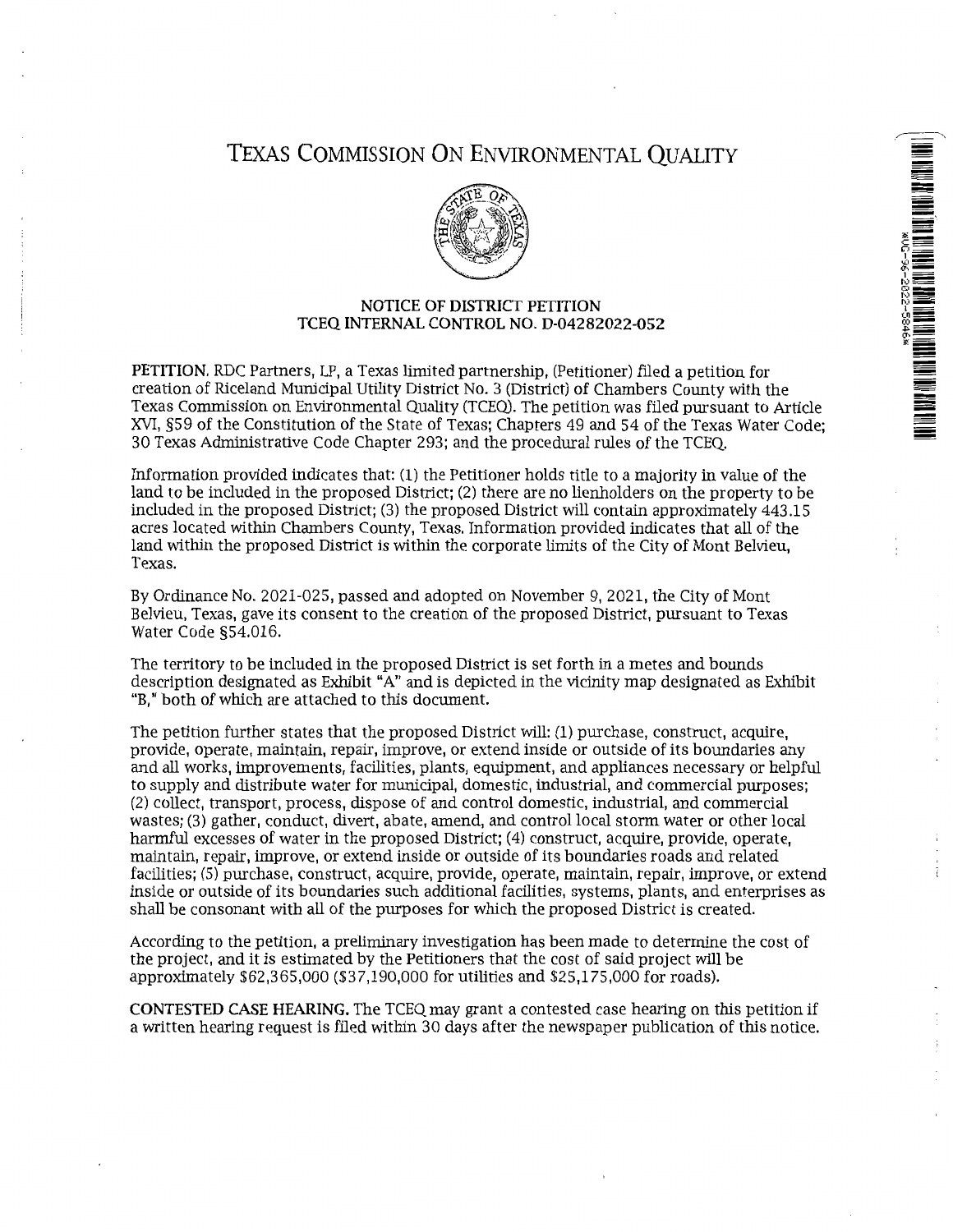To request a contested case hearing, you must submit the following: (1) your name (or for a group or association, an official representative), mailing address, daytime phone number, and fax number, if any; (2) the name of the Petitioners and the TCEQ Internal Control Number; (3) the statement "I/we request a contested case hearing"; (4) a brief description of how you would be affected by the petition in a way not common to the general public; and (5) the location of your property relative to the proposed District's boundaries. You may also submit your proposed adjustments to the petition which would satisfy your concerns. Requests for a contested case hearing must be submitted in writing to the Office of the Chief Clerk at the address provided in the information section below.

The Executive Director may approve the petition unless a written request for a contested case hearing is filed within 30 days after the newspaper publication of this notice. If a hearing request is filed, the Executive Director will not approve the petition and will forward the petition and hearing request to the TCEQ Commissioners for their consideration at a scheduled Commission meeting. If a contested case hearing is held, it will be a legal proceeding similar to a civil trial in state district court.

**INFORMATION.** Written hearing requests should be submitted to the Office of the Chief Clerk, MC-105, TCEQ, P.O. Box 13087, Austin, TX 78711-3087. For information concerning the hearing process, please contact the Public Interest Counsel, MC-103, at the same address. General information regarding TCEQ can be found at our web site http://www.tceq.texas.gov/.

Issued: June 9, 2022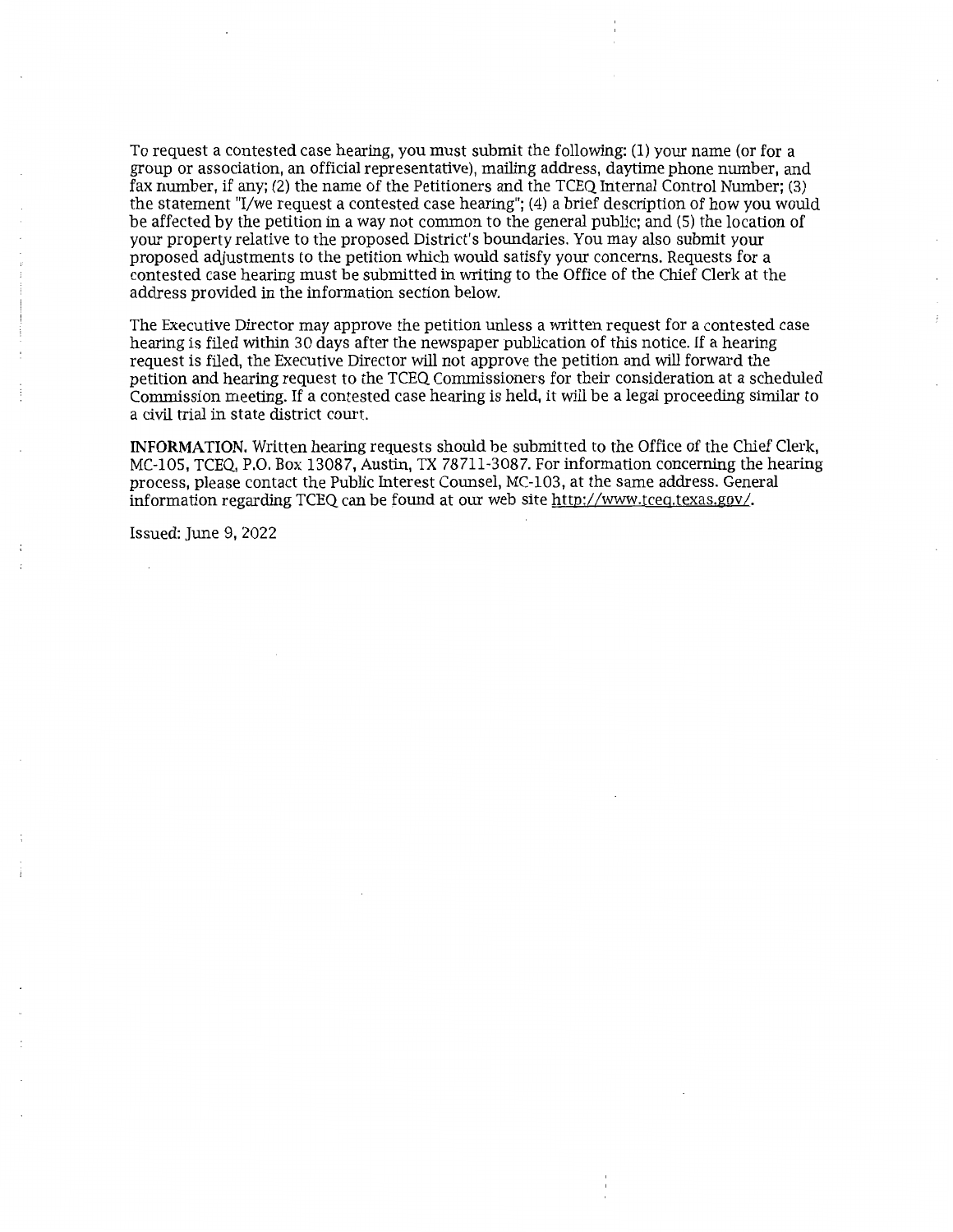#### Exhibit "A"

#### WILLIAM H. HODGES SURVEY, ABSTRACT NO. 12 WILLIAM H. HODGES SURVEY, ABSTRACT NO. 13

Riceland Municipal Utility District No. 3 November 2021

STATE OF TEXAS § COUNTY OF CHAMBERS §

### DESCRIPTION OF 196.658 ACRES OF LAND SITUATED IN THE WILLIAM HODGES SURVEY, ABSTRACT NO. 12 WILLIAM HODGES SURVEY, ABSTRACT N0.13 CHAMBERS, TEXAS

Description of 196.658 acres located in the William Hodges Survey, Abstract No. 12 and the William Hodges Survey, Abstract No. 13, Chambers County, and more particularly described as follows. Bearings base on the Texas State Plane Coordinate System, South Central Zone, NAD 83.

BEGINNING at a point found for the intersection of the northwest right-of-way line of Wilburn Ranch Drive (100.0 feet wide) with the northeast right-of-way of Eagle Drive (120.0 feet wide) and the southern most corner of the herein described tract;

THENCE, North 34 degrees 07 minutes 33 seconds West with the northeast rightof-way of Eagle Drive, a distance of 568.49 feet to a point for corner;

THENCE, North 55 degrees 52 minutes 27 seconds East departing the northeast right-of-way of Eagle Drive, a distance of 525.00 feet to a point for corner;

THENCE, North 34 degrees 07 minutes 33 seconds West, a distance of 350.00 feet to a point for corner;

THENCE, North 57 degrees 10 minutes 03 seconds East, a distance of 1,654.81 feet to a point for corner;

THENCE, North 33 degrees 07 minutes 23 seconds West, a distance of 2,290.06 feet to a point for corner;

THENCE, South 57 degrees 17 minutes 44 seconds West, a distance of 1,887.91 feet to a point for corner;

THENCE, North 33 degrees 38 minutes 54 seconds West, a distance of 1,793.91 feet to a point in the southeast right-of-way of Farm to Market Road 565 (70 feet wide) and being the northwest corner of the herein described tract;

THENCE, North 59 degrees 55 minutes 42 seconds East, with the southeast right-of-way of Farm to Market Road 565, a distance of 100.00 feet to a point for corner;

THENCE, South 33 degrees 46 minutes 24 seconds East, departing the southeast rightof-way line of Farm to Market Road 565, a distance of 301.66 feet to a point for corner;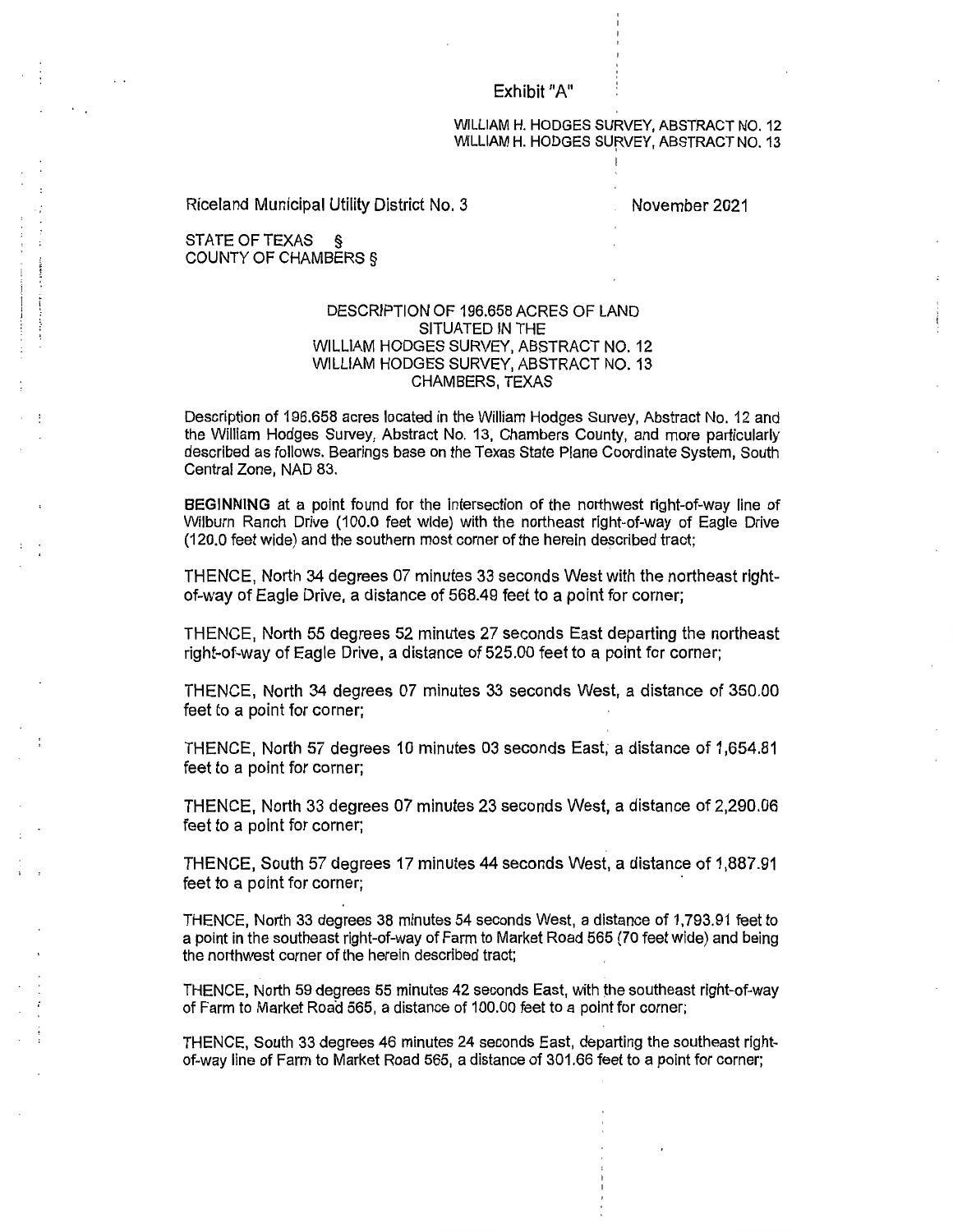$\mathfrak{f}$ 

THENCE, North 18 degrees 31 minutes 35 seconds East, a distance of 148.25 feet to a point for corner;

THENCE, North 59 degrees 51 minutes 57 seconds East, a distance of 407.10 feet to a point for corner;

THENCE, North 30 degrees 08 minutes 03 seconds West, a distance of 202.38 feet to a p5/8 inoint in the southeast right-of-way of Farm to Market Road 565;

THENCE, North 60 degrees 00 minutes 31 seconds East with the southeast right-of-way of Farm to Market Road 565, a distance of 2,066.53 feet to a point and being the northeast corner of the herein described tract;

THENCE, South 33 degrees 16 minutes 10 seconds East, departing the southeast rightof-way line of Farm to Market Road 565, a distance of 3445.28 feet to a point of curvature to the right;

THENCE, in a southeasterly direction and curve to the right having a radius of 1450.00 feet, a central angle of 63 degrees 49 minutes 40 seconds, a chord bearing of South 01 degrees 21 minutes 20 seconds East, a chord distance of 1533.07 feet, an arc distance of 1615.30 feet to a point for corner;

THENCE, South 32 degrees 47 minutes 06 seconds East, a distance of 137.98 feet to a point in the northwest right-of-way line of Wilburn Ranch Drive and being the southeast corner of the herein described tract;

THENCE, South 57 degrees 33 minutes 26 seconds West, with the northwest right-of-way line of Wilburn Ranch Drive, a distance of 2.43 feet to an angle point;

THENCE, South 57 degrees 19 minutes 21 seconds West, continuing with the northwest right-of-way line of Wilburn Ranch Drive, a distance of 2157.93 feet to the **POINT OF BEGINNING** containing 196.658 of land, more or less.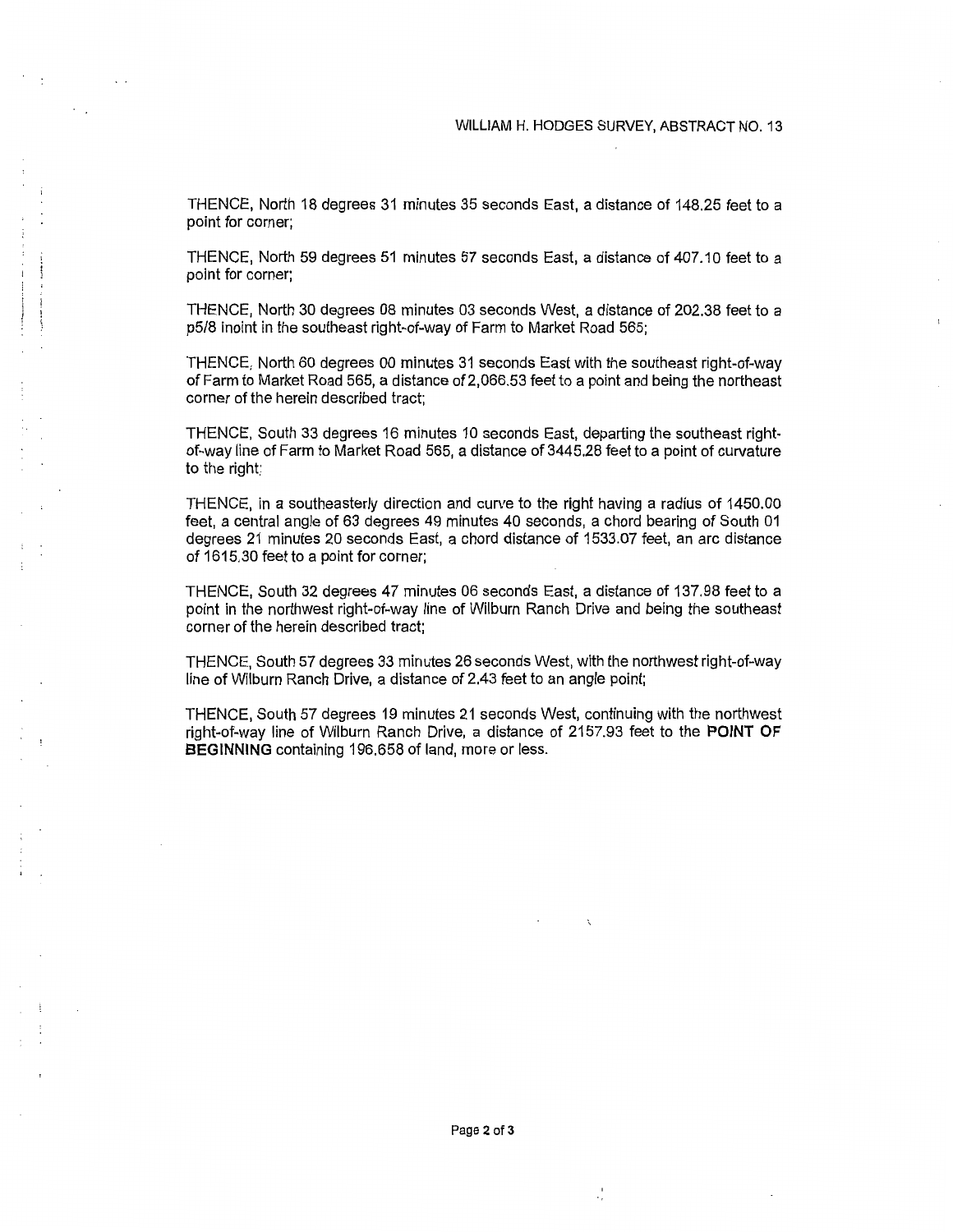WILLIAM H. HODGES SURVEY, ABSTRACT NO. 13

THIS DOCUMENT WAS PREPARED UNDER 22 TAC §663.21, DOES NOT REFLECT THE RESULTS OF AN ON THE GROUND SURVEY, AND IS NOT TO BE USED TO CONVEY OR ESTABLISH INTERESTS IN REAL PROPERTY EXCEPT THOSE RIGHTS AND INTERESTS IMPLIED OR ESTABLISHED BY THE CREATION OR RECONFIGURATION OF THE BOUNDARY OF THE POLITICAL SUBDIVISION FOR WHICH IT WAS PREPARED.

Ally General Solutions, LLC

General Car

GRACEY. CERVIN, RPLS No. 5564 7070 West 43rd St, Ste. 203 Houston, Texas 77092 (0) 281-888-7682 TBPLS Firm No. 10194392

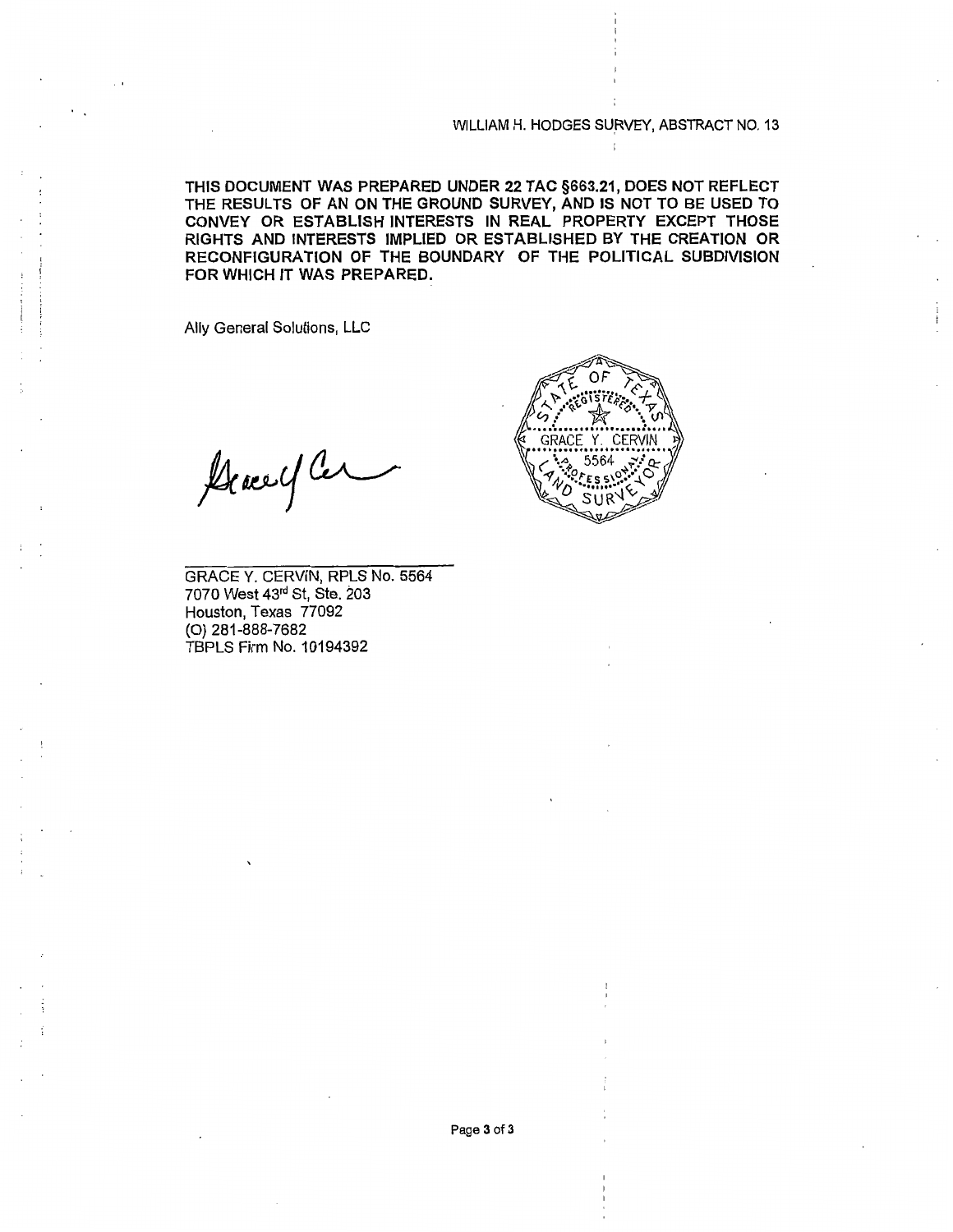## METES AND BOUNDS DESCRIPTION TRACT2 77.99 ACRES

Description of 77.99 acres of land located in the Henry Griffith Survey, Abstract 12, Chambers County, Texas, being part of Tract 4, Tract 19, and Tract 24 described in Stipulation of Interest recorded under Volume 722, Page 151 of Chambers County Deed Records and more particularly described as follows: Bearings are based on the Texas State Plane Coordinate System, South Central Zone, NAD 83;

BEGINNING at a cap in concrete found for the southwest corner of the City of Mont Belvieu called 9.000 acre tract recorded under Volume 597, Page 51 of Chambers County Deed Records, the southeast corner of the residue of said Tract 4, and in the northwest right-of-way of FM 565;

THENCE South 60 degrees 14 minutes 31 seconds West with the northwest right-ofway of FM 565, a distance of 809.59 feet to the intersection with Parcel 1314E described in Possession and Use Agreement for construction of SH 99 recorded under Chambers County Clerk's File Number 151752 of the Chambers County Deed Records;

THENCE North 33 degrees 25 minutes 58 seconds West with northeast line of said Parcel 1314E, a distance of 88.95 feet to a point for corner;

THENCE South 60 degrees 47 minutes 34 seconds West with the northwest line of said Parcel 1314E, a distance of 136.75 feet to a point for corner;

THENCE South 55 degrees 13 minutes 57 seconds West continuing with the northwest line of said Parcel 1314E, a distance of 284.45 feet to a point for corner;

THENCE South 60 degrees 47 minutes 34 seconds West continuing with the northwest line of said Parcel 1314E, a distance of 588.30 feet to a point in the northeast right-of-way of Proposed SH 99 described as Parcel 1314 in aforesaid Possession and Use Agreement;

THENCE in a northerly direction with the proposed northeast right-of-way of SH 99 and a non-tangent curve to the left having a radius of 4,600.00 feet, a central angle of 17 degrees 24 minutes 28 seconds, a chord bearing of North 14 degrees 31 minutes 04 seconds West, a chord distance of 1392.22 feet, an arc distance of 1397.59 feet to a point in the northwest line of aforesaid Tract 19 and in the southeast line of the Mont Belvieu Caverns, LLC called 146.0 acre tract recorded under Volume 1381, Page 331 of the Chambers County Deed Records;

THENCE North 39 degrees 4 minutes 50 seconds East with the southeast line of said Mont Belvieu called 146.0 acre tract and the northwest line of Tract 19 and Tract 4, a distance of 2,080.75 feet to a point in the southwest right-of-way of FM 3360;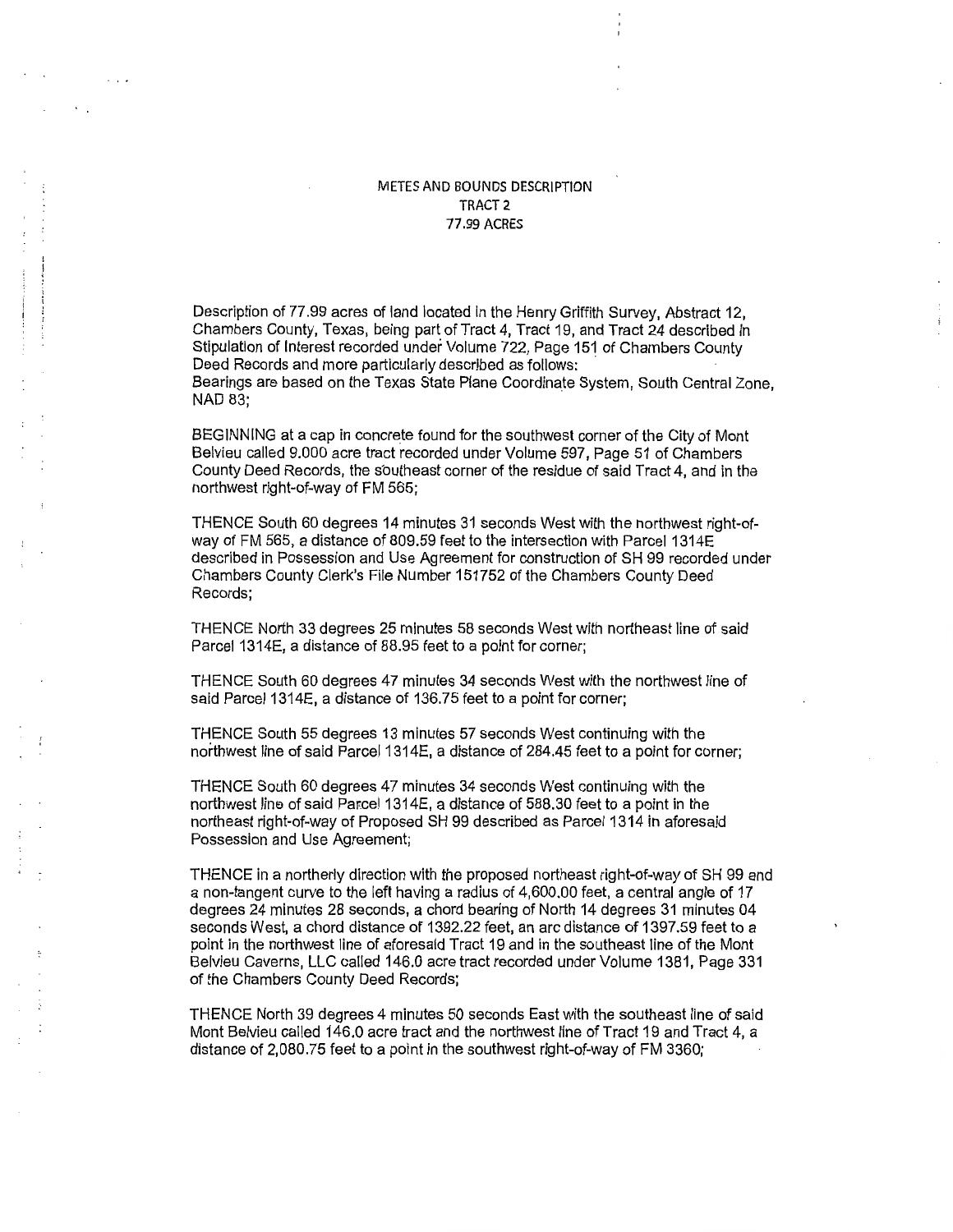THENCE South 34 degrees 0 minutes 6 seconds East with the southwest right-of-way of FM 3360, a distance of 1,487.85 feet to the northern most corner of the aforesaid City of Mont Belvieu called 9.000 acre tract;

THENCE South 48 degrees 56 minutes 10 seconds West with the northwest line of said City of Mont Belvieu tract, a distance of 646.57 feet to the western most corner of said City of Mont Belvieu tract;

THENCE South 34 degrees 0 minutes 15 seconds East with the southwest line of said City of Mont Belvieu tract, a distance of 556.30 feet to the POINT OF BEGINNING and containing 77.99 acres of land, more or less..

I ; į.

> THIS DOCUMENT WAS PREPARED UNDER 22 TAG 663.21, DOES NOT REFLECT THE RESULTS OF AN ON THE GROUND SURVEY, AND IS NOT TO BE USED TO CONVEY OR ESTABLISH INTERESTS IN REAL PROPERTY EXCEPT THOSE RIGHTS AND INTERESTS IMPLIED OR ESTABLISHED BY THE CREATION OR RECONFIGURATION OF THE BOUNDARY OF THE POLITICAL SUBDIVISION FOR WHICH IT WAS PREPARED.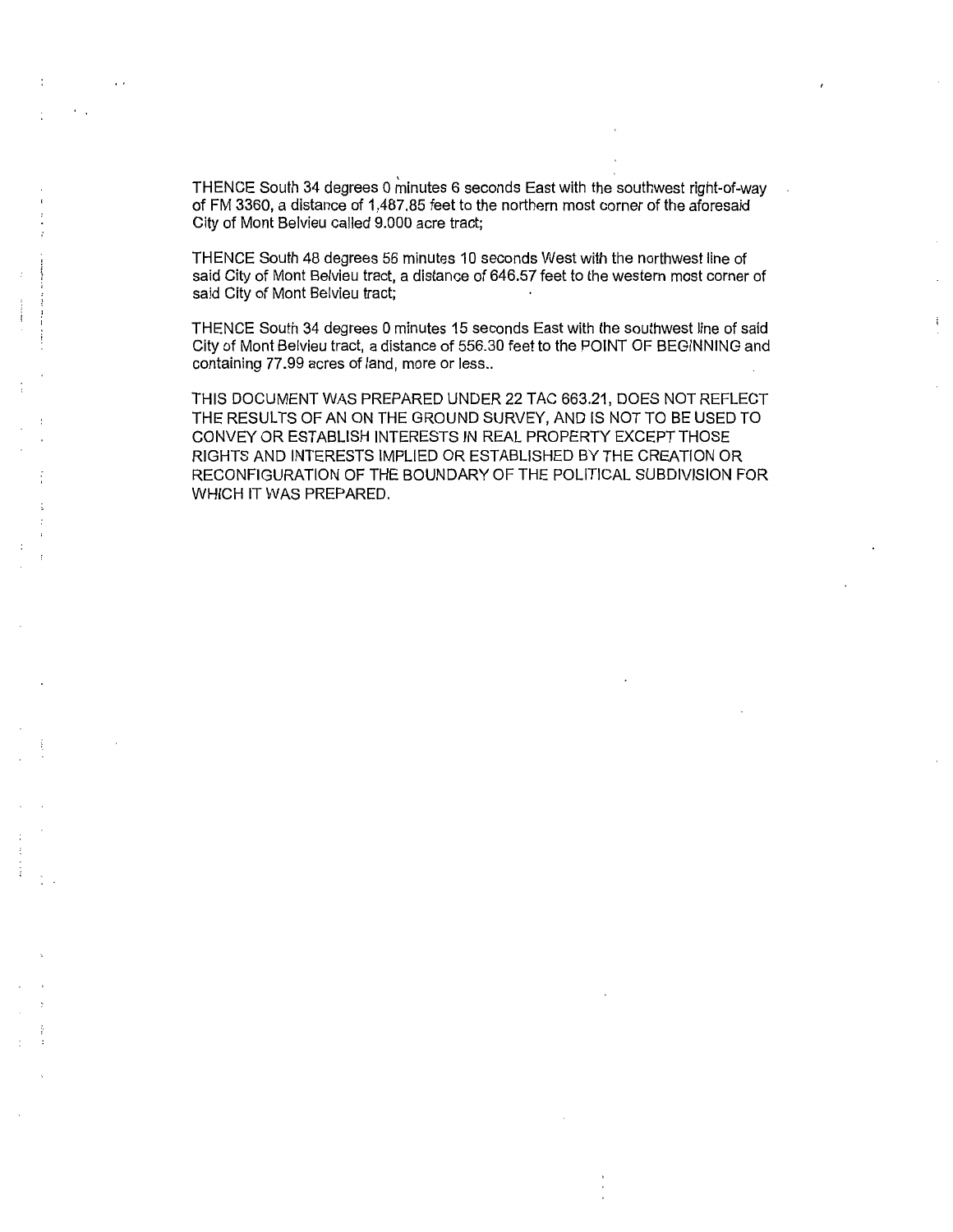### METES AND BOUNDS DESCRIPTION TRACT4 83.27 ACRES

Description of 83.27 acres of land located in the Henry Griffith Survey, Abstract 12, and the William Hodges Survey, Abstract 13, Chambers County, Texas, being part of the Benes Family, LTD, and Riceland Interests, LTD Properties and more particularly described as follows. Bearings are based on the Texas State Plane Coordinate System, South Central Zone, NAD 83;

BEGINNING at the intersection of the east line of the Mont Belvieu Caverns, LLC called 9.061 acre tract recorded under Volume 1391, Page 155 of Chambers County Deed Records with the southeast right-of-way of FM 565;

THENCE North 60 degrees 48 minutes 5 seconds East with the southeast right-of-way of FM 565, a distance of 2,116.08 feet to a point for corner;

THENCE South 32 degrees 39 minutes 57 seconds East with the southwest line of the City of Mont Belvieu called 6.526 acre tract recorded under Volume 1196, Page 595 of Chambers County Deed Records, a distance of 657.23 feet to a point for corner;

THENCE South 57 degrees 18 minutes 53 seconds West with the north line of said City of Mont Belvieu tract, a distance of 132.44 feet to a point for corner;

THENCE South 33 degrees 21 minutes 23 seconds East with the southwest line of said City of Mont Belvieu tract, a distance of 1 ,222.36 feet to a point for corner in the northwest line of The Retreat at Barbers Hill, LTD called 7.3777 acre tract recorded under Chambers County Clerk's File Number 141532;

THENCE South 55 degrees 7 minutes 22 seconds West with the northwest line of said The Retreat of Barbers Hill tract, a distance of 362.88 feet to a point for corner being the eastern most corner of the Mont Belvieu Caverns, LLC called 53.777 acre tract recorded under Volume 1384, Page 560 of Chambers County Deed Records;

THENCE North 72 degrees 7 minutes 25 seconds West with the northeast line of said Mont Belvieu Caverns, LLC tract, a distance of 1,024.83 feet to the northern most corner of said Mont Belvieu Caverns tract;

THENCE South 56 degrees 0 minutes 41 seconds West with the northwest line of said Mont Belvieu Caverns tract, a distance of 1,888.70 feet to a point for corner;

THENCE North 33 degrees 59 minutes 51 seconds West with the east line of the Mont Belvieu Caverns, LLC called 9.061 acre tract recorded under Volume 1391, Page 155 of Chambers County Deed Records, a distance of 220.55 feet to a point;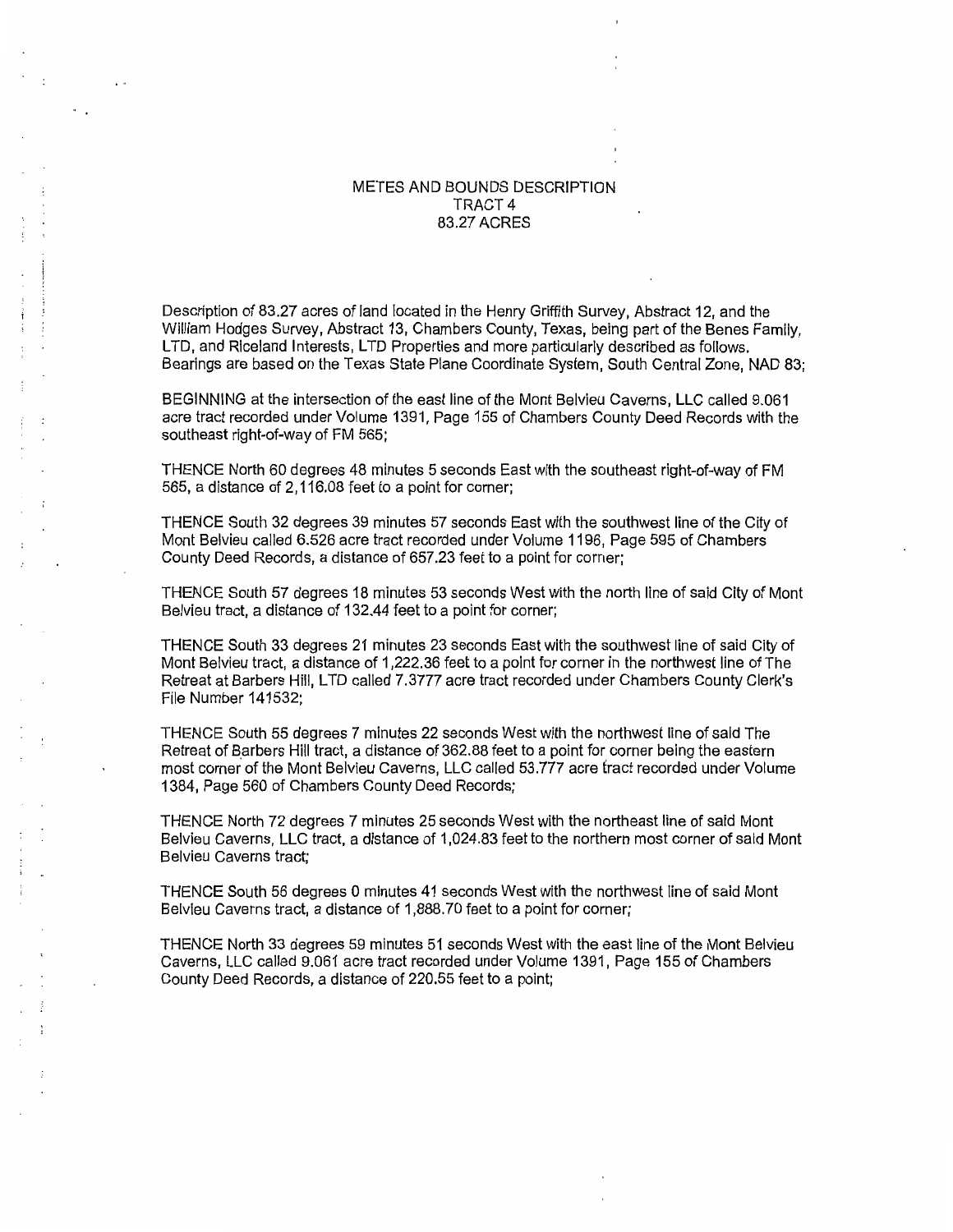THENCE North 8 degrees 14 minutes 32 seconds East with the east line of said Mont Belvieu Caverns called 9.061 acre tract, a distance of 1,393.79 feet to the POINT OF BEGINNING and containing 83.27 acres of land, more or less.

THIS DOCUMENT WAS PREPARED UNDER 22 TAG 663.21, DOES NOT REFLECT THE RESULTS OF AN ON THE GROUND SURVEY, AND IS NOT TO BE USED TO CONVEY OR ESTABLISH INTERESTS IN REAL PROPERTY EXCEPT THOSE RIGHTS AND INTERESTS IMPLIED OR ESTABLISHED BY THE CREATION OR RECONFIGURATION OF THE BOUNDARY OF THE POLITICAL SUBDIVISION FOR WHICH IT WAS PREPARED.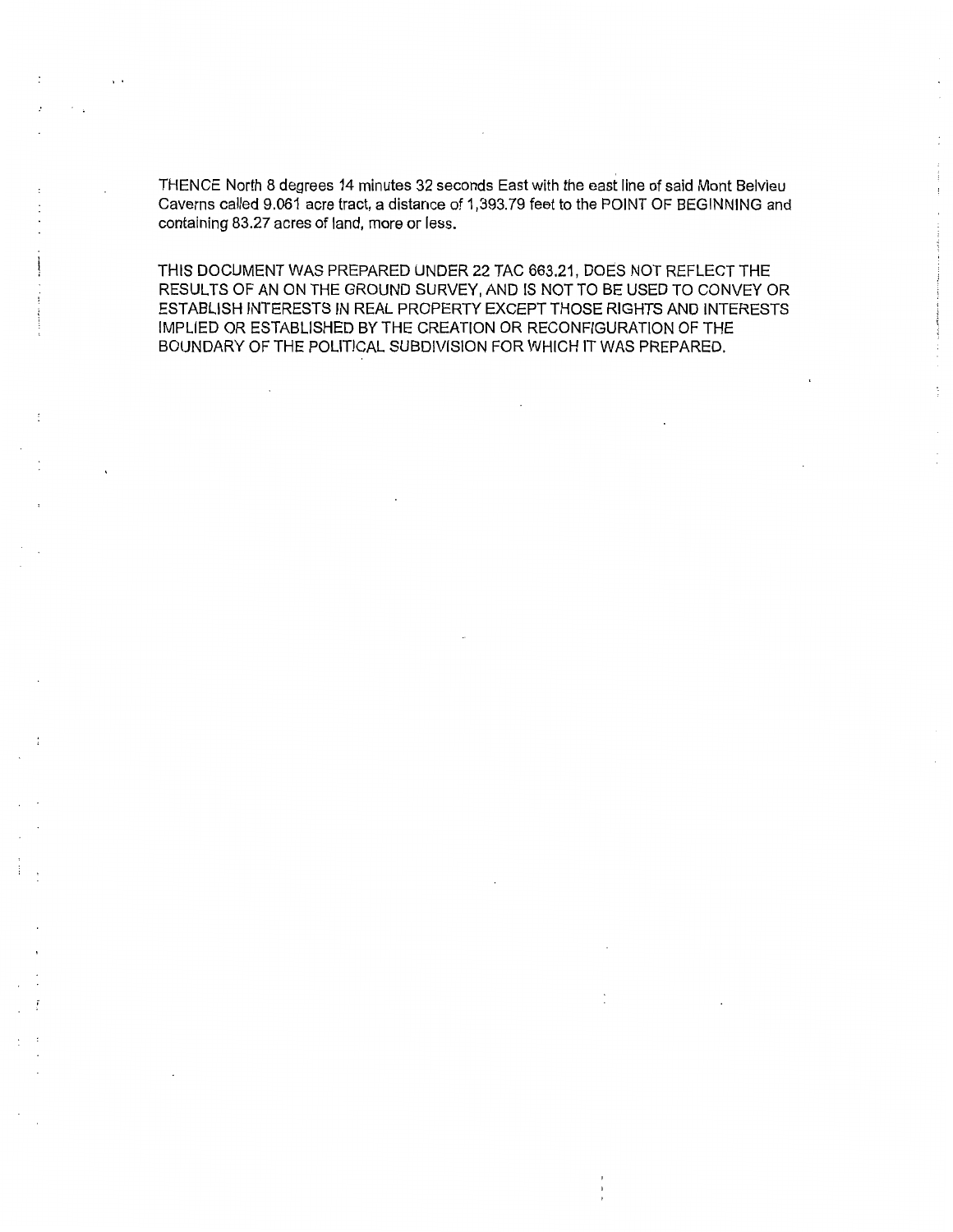### METES AND BOUNDS DESCRIPTION TRACT<sub>5</sub> 91.44 ACRES

Description of 91.44 acres of land located in the William Hodges Survey, Abstract 13, Chambers County, Texas, out of the Lula Fay Benes Trust and Jerilyn Branscome Trust called 118.283 acre tract recorded in Volume 308, Page 223 of Chambers County Deed Recrods and more particularly described as follows. Bearings are based on the Texas State Plane Coordinate System, South Central Zone, NAD 83;

BEGINNING at a 1  $\frac{1}{2}$  inch iron pipe found for the eastern most corner of the residue of said 118.283 acre tract, in the southwest right-of-way of Eagle Drive, and also the northern most corner of the Catholic Diocese of Beaumont called 10.00 acre tract recorded under Volume 188, Page 400 of Chambers County Deed Records;

THENCE South 57 degrees 5 minutes 12 seconds West with the southeast line of said 118.283 acre tract, the northwest line of said 1 0.00 acre tract and the northwest line of the K. B. Ranch Subdivision recorded under Chamber County Clerk's File Number 5419-B, a distance of 3,384.57 feet to a point for corner;

THENCE North 34 degrees 21 minutes 23 seconds West with the southwest line of said 118.283 acre tract and the northeast line of the Park Block, LTD called 342.656 acre tract recorded under Volume 1161, Page 209 of Chambers County Deed Records, a distance of 1,506.59 feet to a point for corner in the southeast line of the Mont Belvieu Caverns, LLC called 53.777 acre tract recorded under Volume 1384, Page 560 of Chambers County Deed Records;

THENCE North 57 degrees 20 minutes 17 seconds East with the southeast line of said 53.777 acre tract and the northwest line of said 118.283 tract, a distance of 1,816.42 feet to a point for corner;

THENCE in a southerly direction with the southwest line of the Retreat at Barbers Hill, LTD called 7.3777 acre tract recorded under Chambers County Clerk's File Number 141532 and a curve to the right having a radius of 555.00 feet, a central angle of 15 degrees 34 minutes 24 seconds, a chord bearing of South 07 degrees 18 minutes 14 seconds East, a chord distance of 150.39 feet, an arc distance of 150.85 feet to a point in the north right-of-way of the 150 feet wide canal right-of-way to Old River Rice Irrigation Company recorded under Volume 0, Page 223 of Chambers County Deed Records;

THENCE South 72 degrees 9 minutes 56 seconds East with the north line of said canal right-of-way, a distance of 343.37 feet to a point for corner;

THENCE North 81 degrees 40 minutes 54 seconds East continuing with the north right-of-way of the canal, a distance of 1,589.10 feet to a point for corner in the southwest right-of-way of Eagle Drive;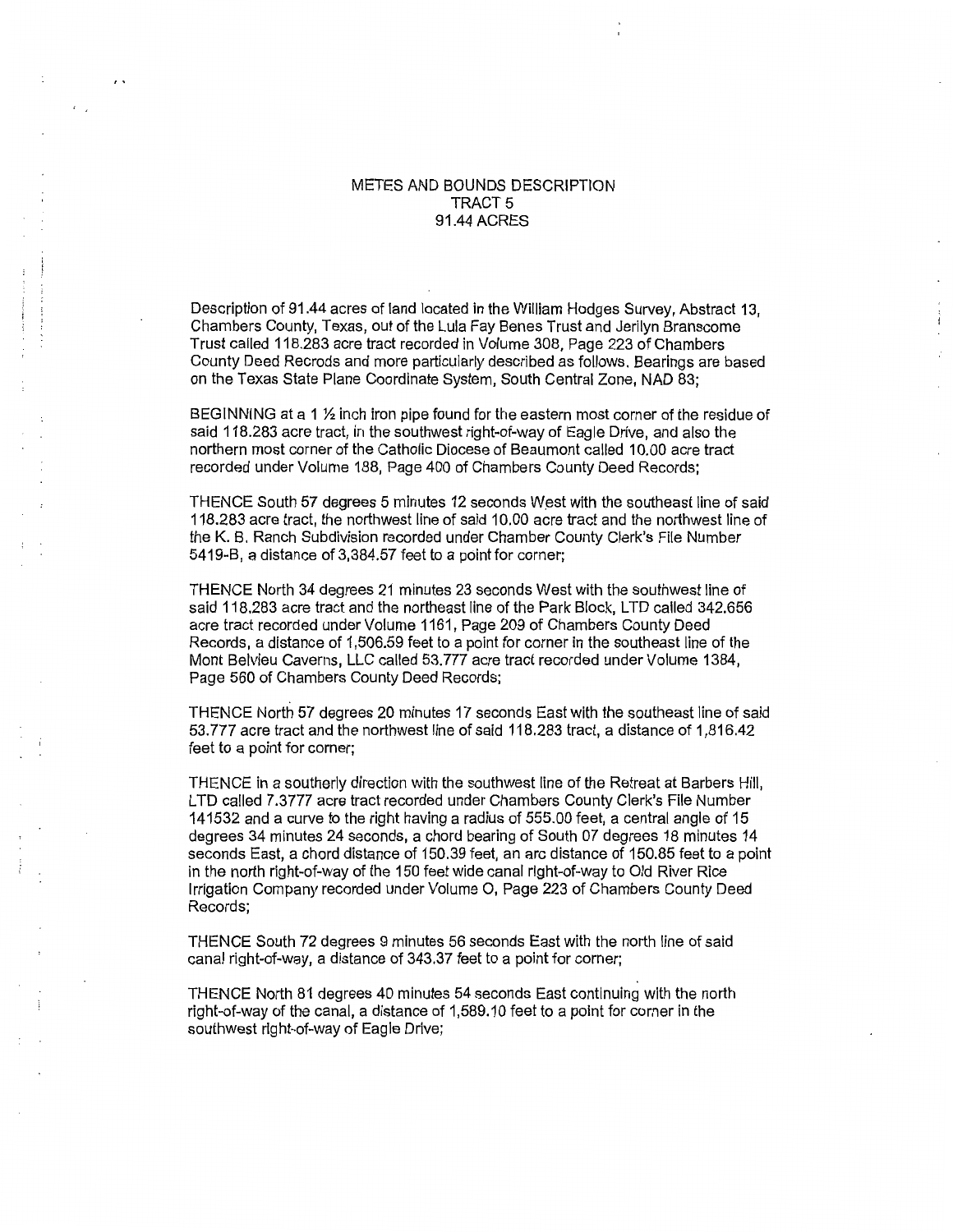THENCE South 34 degrees 5 minutes 21 seconds East with the southwest right-ofway of Eagle Drive, a distance of 435.34 feet to the POINT OF BEGINNING and containing 91.44 acres of land, more or less..

THIS DOCUMENT WAS PREPARED UNDER 22 TAC 663.21, DOES NOT REFLECT THE RESULTS OF AN ON THE GROUND SURVEY, AND IS NOT TO BE USED TO CONVEY OR ESTABLISH INTERESTS IN REAL PROPERTY EXCEPT THOSE RIGHTS AND INTERESTS IMPLIED OR ESTABLISHED BY THE CREATION OR RECONFIGURATION OF THE BOUNDARY OF THE POLITICAL SUBDIVISION FOR WHICH IT WAS PREPARED.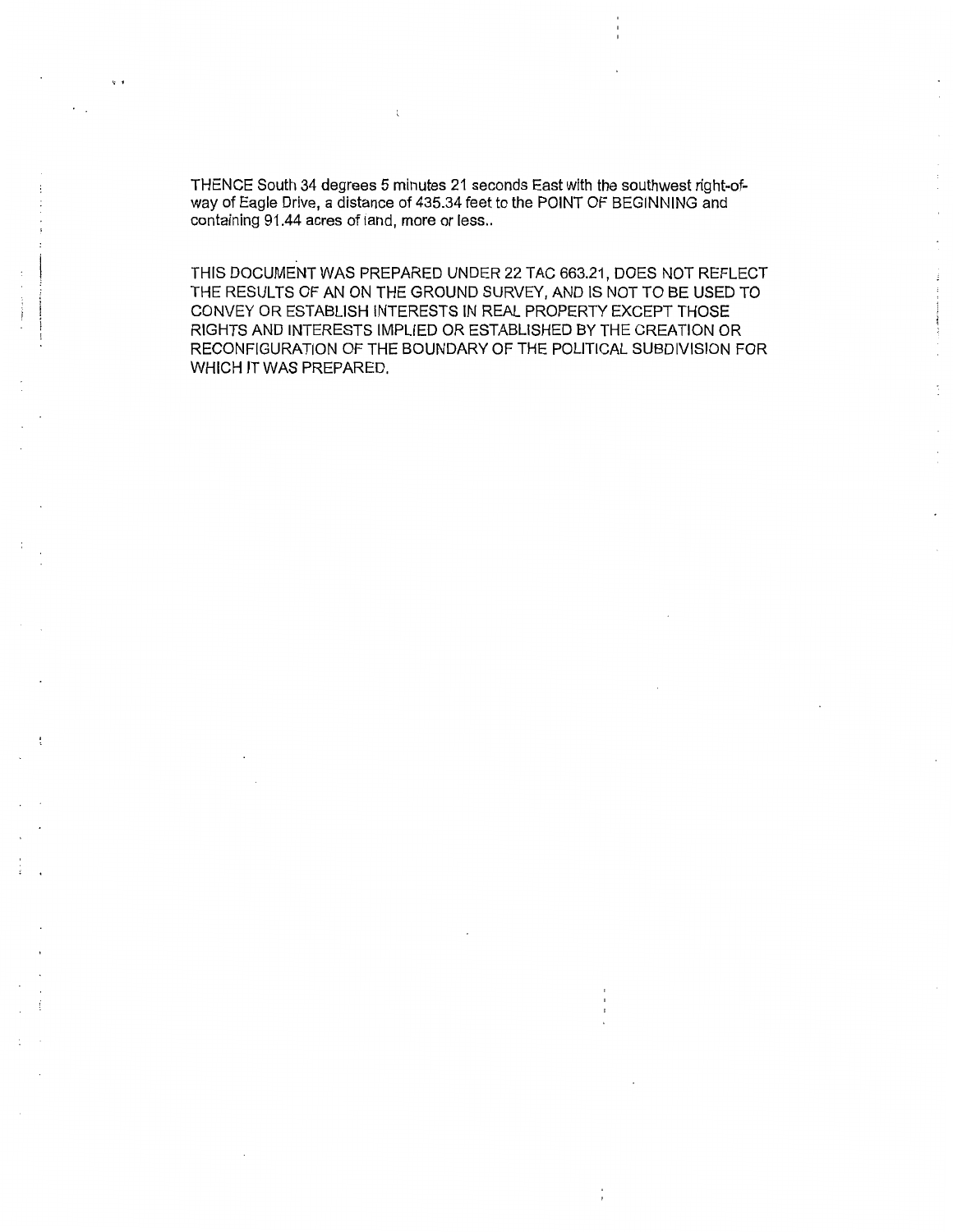



FIGURE 1 VICINITY MAP RICELAND MUNICIPAL UTILITY DISTRICT N0.3 · CHAMBERS COUNTY, TEXAS , DECEMBER 2021